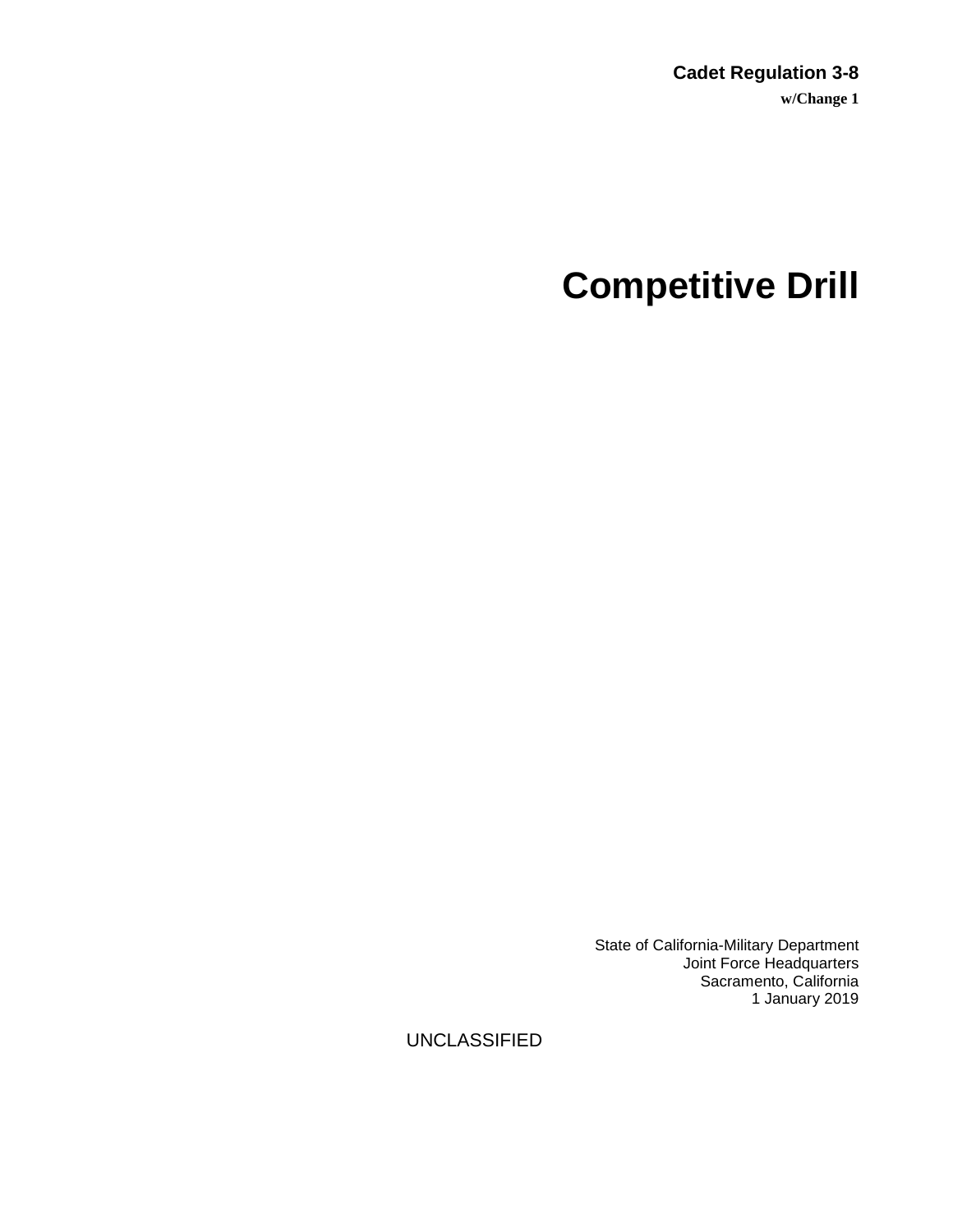# **SUMMARY OF CHANGE**

# CR 3-8 Competitive Drill

\*This makes major changes to the 1 December 2013 edition of this regulation, without significantly changing the composition of the Cadet Corps Drill Competition program. \*Moves common instructions to Chapter 1

\*Changes the titles "Basic" and "Advanced" to "Squad" and "Platoon"

\*Incorporates the 24-inch forward step and the 12-inch half, side and backward steps from the CACC curriculum (changed from 30-inch and 15-inch steps)

\*Changes the minimum size of all squads to 5 cadets

\*The Guidon Competition has been eliminated

\*There are now only 3 judges per category, with an optional Uniform Inspection as a 4<sup>th</sup> Execution and Precision are combined in all categories. Sequence of Commands is tracked by another judge in addition to other items.

\*Rank restrictions have been removed for Squad and Platoon Leaders and Color Guard members

\*Duplicate scoresheets (with different titles) are eliminated.

\*Deleted the duplicate "Sir/Ma'am/Sergeant" from the reporting statement.

\*Reduced penalty points within Squad and Platoon drill competitions.

\*Tie breaking is changed to first consider the unit with higher scores from Judge 1 (rather than uniform inspection).

\*Option is given for Color Guards to carry either the California flag or unit (battalion or brigade) colors.

\*Color Guard uniform is changed to optionally allow the color guard to wear helmets or helmet liners as headgear and for the guards to wear pistol belts.

\*Individual Drill Down is opened to all cadets present who wish to compete.

\*Introduces a Grizzly Division competition for Unarmed Individual Drill Down.

\*Splits Armed Drill Down into Junior and Senior Division.

\*Changes Armed drill sequences to end at "Order Arms" prior to dismissal, per TC 3-21.5. \*Changes the command "Colors, SALUTE" to "Present, ARMS" in the Color Guard drill sequence.

\*Change 1 corrects the drill sequence for Unarmed Squad Drill, deleting #46: Order Arms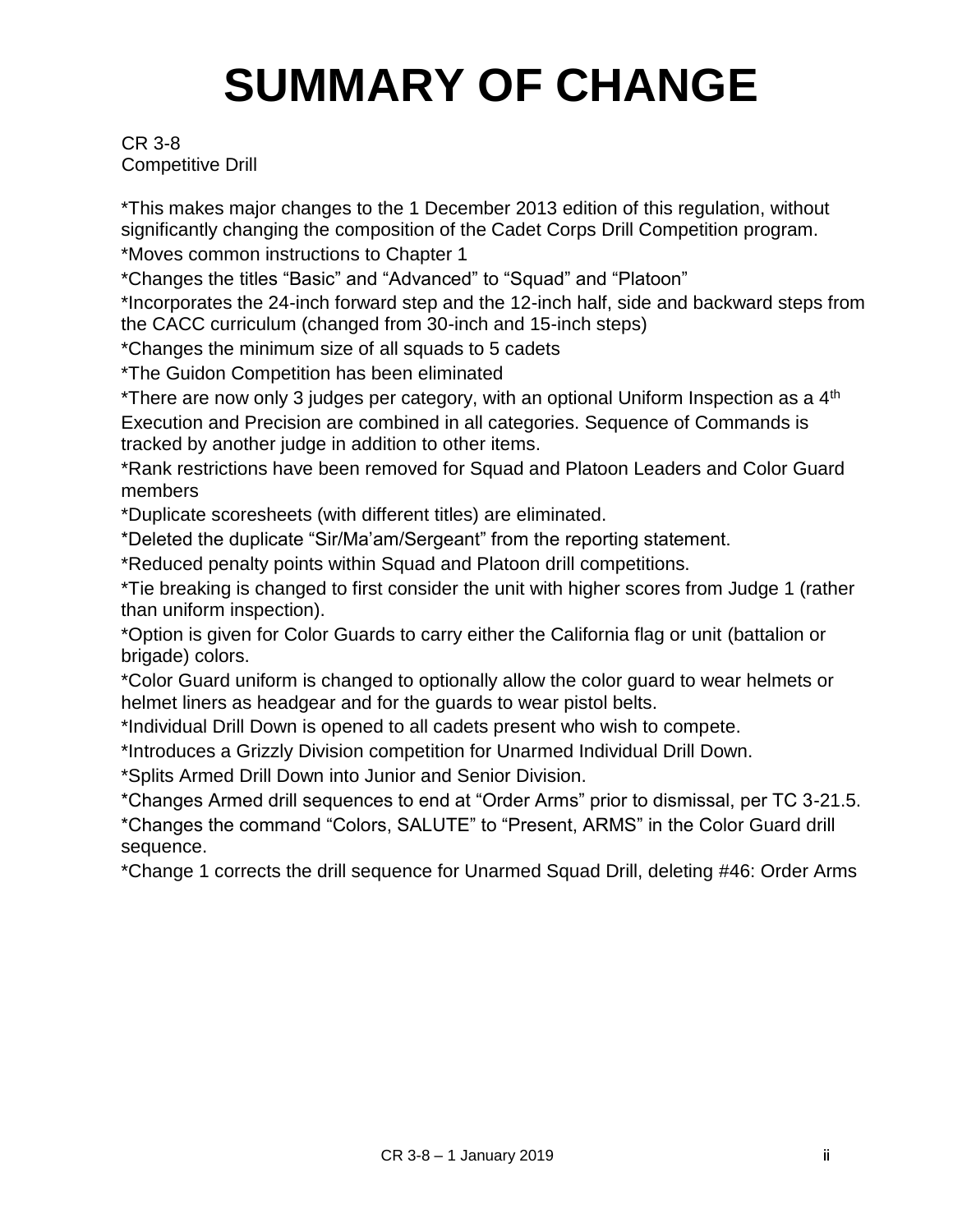

STATE OF CALIFORNIA- MILITARY DEPARTMENT CALIFORNIA CADET CORPS 10 Sonoma Ave, Bldg 1301 Camp San Luis Obispo, California 93405

CACC-AXO 26 February 2019

MEMORANDUM FOR All California Cadet Corps personnel and units

SUBJECT: Change #1 to CR 3-8, dated 1 January 2019

1. Effective immediately, Cadet Regulation 3-8 is amended as follows:

 a. APPENDIX B is amended, deleting #46 (Order Arms), and changing #47 (Dismissed) to be #46.

 b. APPENDIX C, Judge 1, Execution and Precision, Armed Squad, page 20, is amended, deleting #46 (Order Arms), and changing #47 (Dismissed) to be #46.

- 2. Proponent for this change is AXO, CACC.
- 3. File this change in front of the regulation in all regulation binders.

 /signed electronically/ MICHAEL J. SMITH LTC, CACC Assistant Executive Officer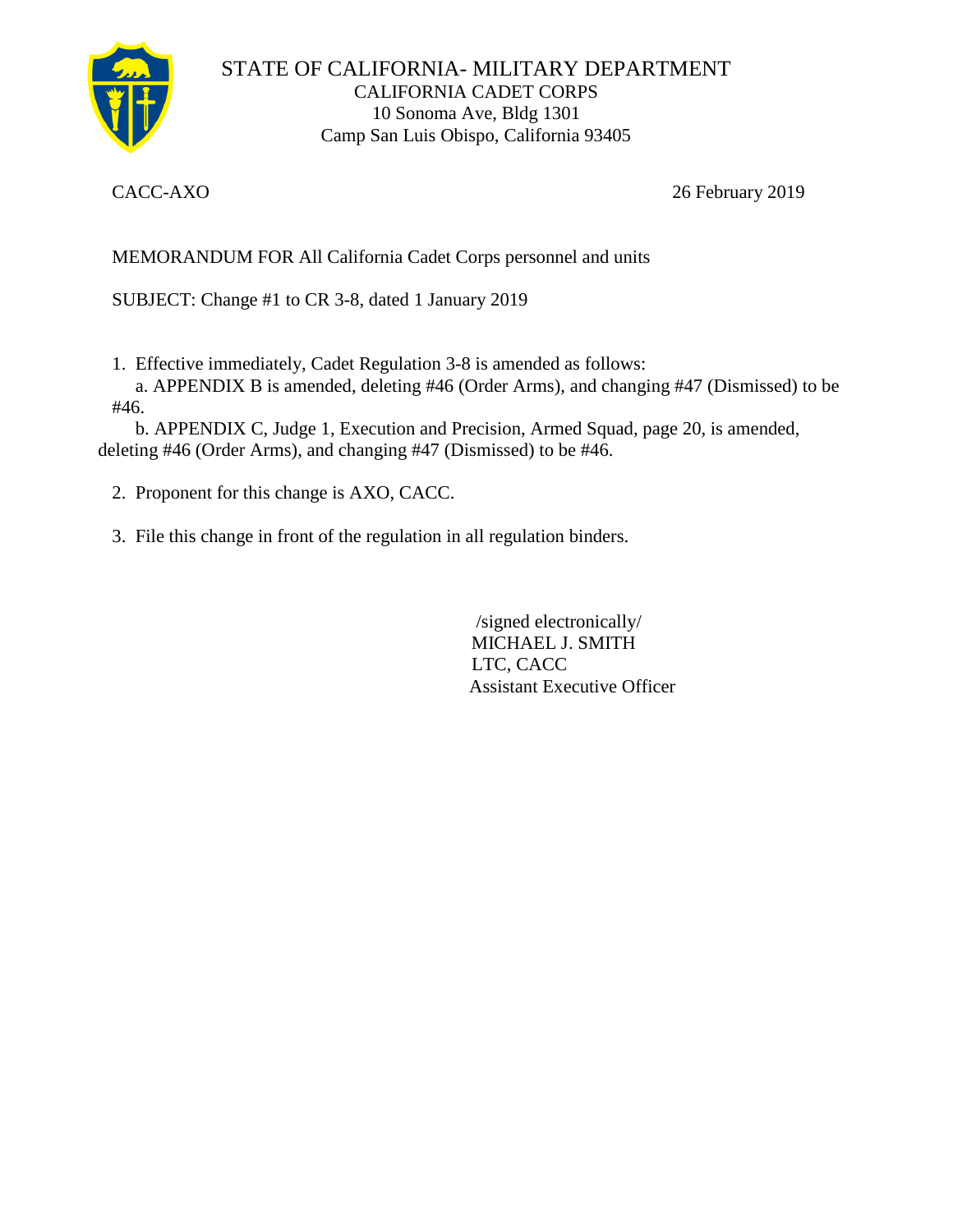# **Competitive Drill**

DAVID S. BALDWIN *Major General The Adjutant General*

Official:



GRACE E. EDINBORO *Colonel, CACC Executive Officer*

**History.** This regulation is a major revision to a previously published regulation.

**Summary.** This regulation provides This regulation provides guidance for the conduct of regimental, brigade, and state-level competitive drill events within the California Cadet Corps.

**Applicability.** This regulation applies to all units organized within the California Cadet Corps.

**Proponent and exception authority.** The proponent of this regulation is the Executive Officer, CACC. The proponent has the authority to approve exceptions or waivers to this regulation that are consistent with controlling law and regulations. The proponent may delegate this approval authority, in writing, to a field-grade man- day staff officer or State Projects Officer. Activities or units may request a waiver to this regulation by providing full justification that includes a full analysis of the expected benefits. All waiver requests will be endorsed by the senior commandant officer of the requesting activity or unit and forwarded through their higher headquarters to the policy proponent.

**Supplementation.** Supplementation of this regulation and establishment of command and local forms are prohibited without prior approval, in writing, from the Executive Officer, California Cadet Corps. Send a draft copy of each supplement to – Youth Programs, California Cadet Corps, ATTN: Executive Officer, Building 1301, Camp San Luis Obispo, CA.

**Suggested improvements.** Users are invited to send comments and suggested improvements in memorandum form directly to the address listed above.

**Distribution.** This publication is available in electronic media only and is intended for all levels of the California Cadet Corps organization and is authorized for public distribution. Printed copies of this publication may be provided, within budget limitations, at the discretion of the Joint Force Headquarters.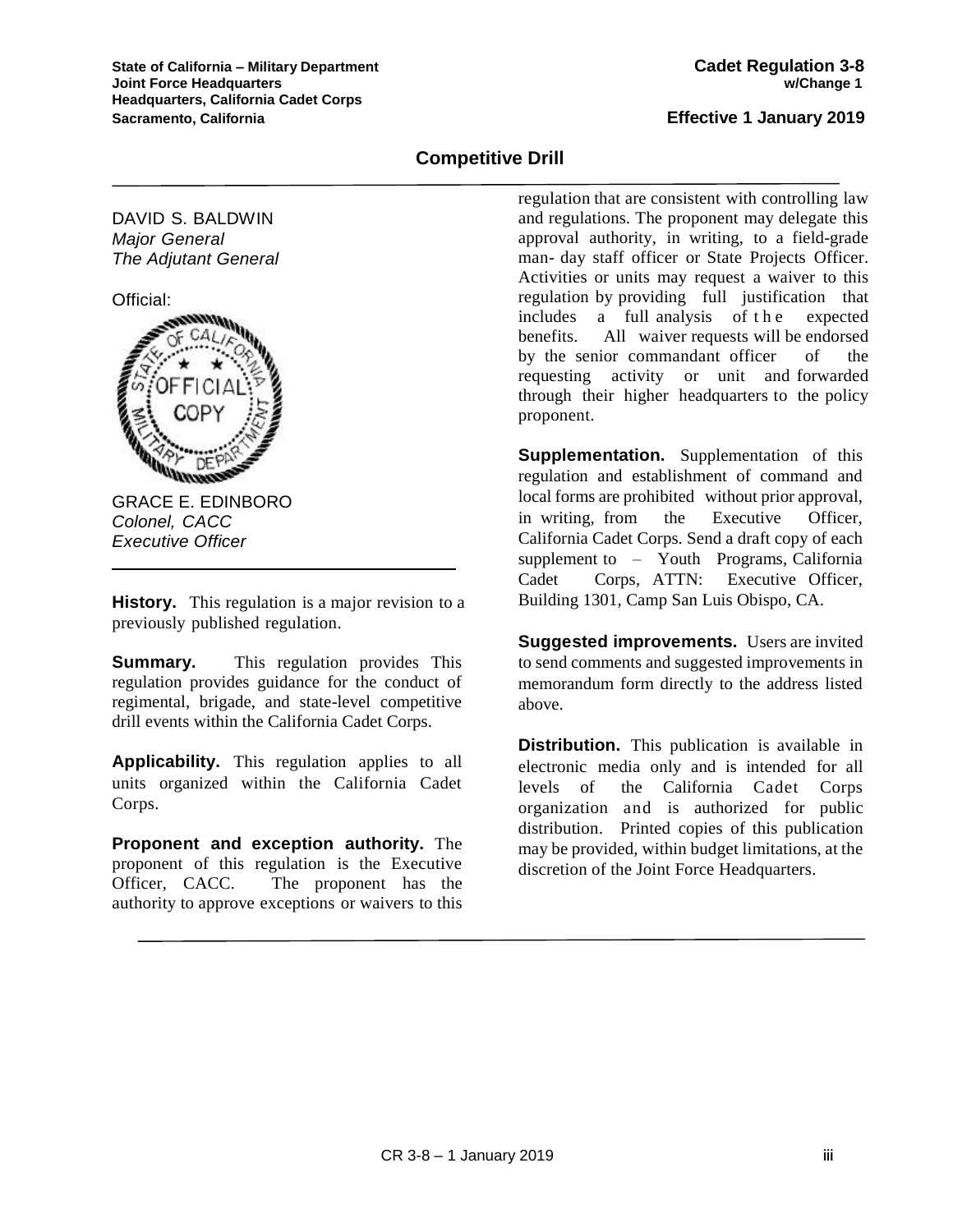**Contents** (Listed by paragraph and page number)

#### **Chapter 1, Introduction**

- 1-1. Purpose and Authority, *page 1*
- 1-2. References, *page 1*
- 1-3. Responsibilities, *page 1*
- 1-4. Policies and Procedures, page 1
- 1-5. Judging, page 2

#### **Chapter 2, Unarmed and Armed Squad Drill**

- 2-1. General, *page 4*
- 2-2. Standard Sequences, *page 4*
- 2-3. Policies & Procedures, *page 4*
- 2-4. Judging, *page 4*

#### **Chapter 3, Unarmed and Armed Platoon Drill**

- 3-1. General, *page 5*
- 3-2. Standard Sequences, *page 5*
- 3-3. Policies & Procedures, *page 5*
- 3-4. Judging, *page 5*

# **Chapter 4, Color Guard**

- 4-1. General, *page 6*
- 4-2. Standard Sequence, *page 7*
- 4-3. Judging, *page 7*

# **Chapter 5, Exhibition Drill**

5-1. General, *page 8* 5-2. Judging, *page 9*

# **Chapter 6, Individual Drill Down**

6-1. General, *page 10* 6-2. Judging, *page 11*

#### **Appendices**

- A Unarmed Squad Sequence, *page 12*
- B Armed Squad Sequence, *page 13*
- C Unarmed Platoon Sequence, *page 14*
- D Armed Platoon Sequence, *page 15*
- E Color Guard Sequence, *page 16*
- F Scoresheets, *page 17* Judge 1: Execution & Precision, Unarmed Squad, *page 18* Judge 1: Execution & Precision, Armed Squad, *page 19* Judge 1: Execution & Precision, Unarmed Platoon, *page 20* Judge 1: Execution & Precision, Armed Platoon, *page 21* Judge 1: Execution & Precision, Color Guard, *page 22* Judge 2: Cadence & Alignment, Squad, Platoon, & Color Guard, *page 23* Judge 3: Sequence of Commands & Drill Commander, Squad & Platoon, *page 24* Judge 3: Sequence of Commands &
	- Penalties, Color Guard, *page 25* Judge 4: Uniform Inspection, *page 26* All Judges: Exhibition Drill, *page 27*
	- Final Score Tally: Squad & Platoon, *page 28* Final Score Tally: Color Guard, *page 29*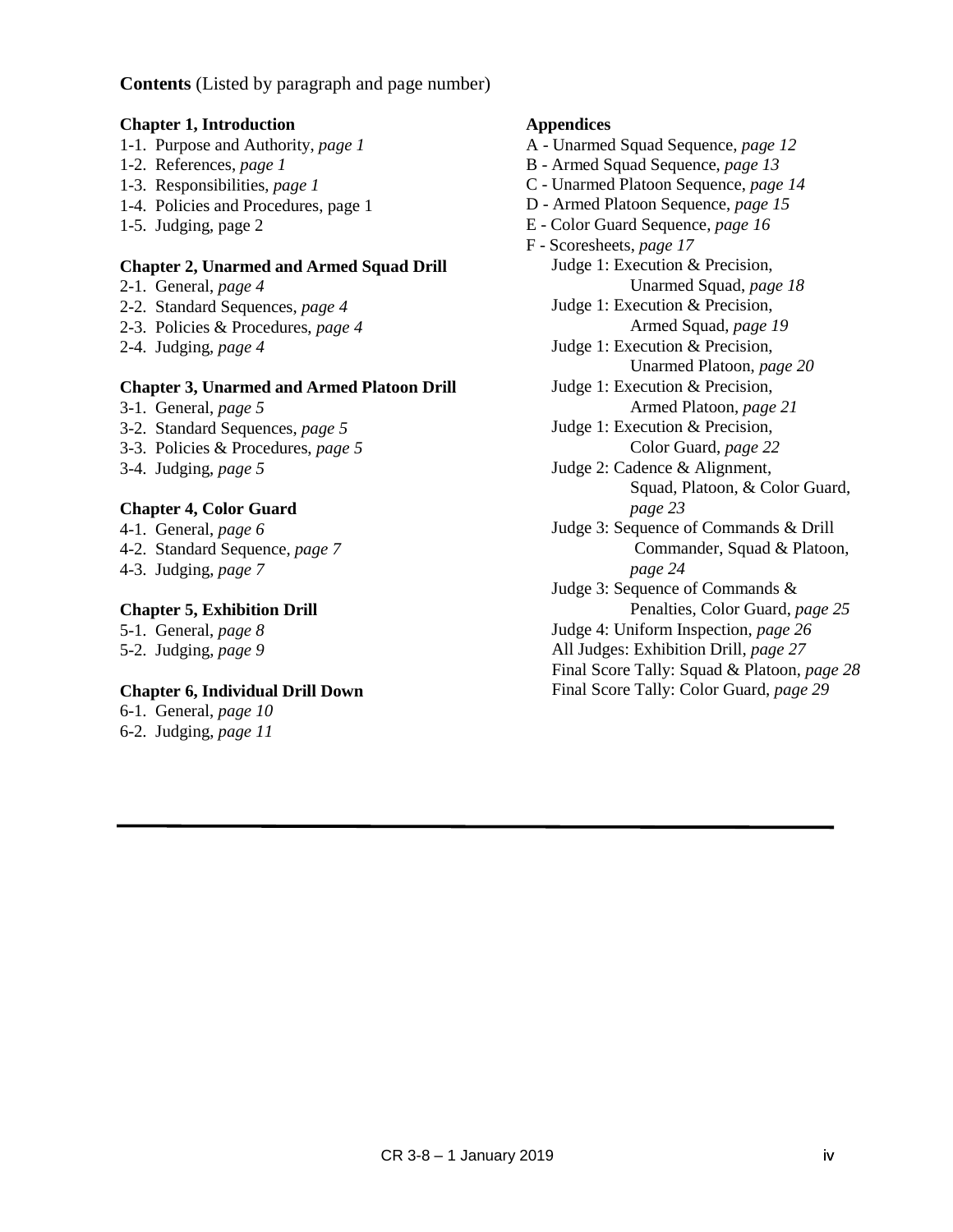# **Chapter 1 Introduction**

### **1-1. Purpose and Authority.**

Sections 508 and 509, California Military and Veteran's Code, provide that members of the California Cadet Corps shall use training manuals adopted by the United States Army and that the Adjutant General may prescribe activities that promote the morale of cadets. The competitive drill program of the California Cadet Corps allows the Adjutant General and California Cadet Corps leadership to evaluate the quality of military drill instruction being provided to cadets. The competitive drill program also promotes cadet morale and unit esprit de corps. This regulation sets forth guidance on how the California Cadet Corps State Headquarters shall conduct competitive drill. Regiments and brigades are not required to follow this guidance in the conduct of regimental or brigade drill competitions; however, doing so would best prepare cadet individuals and teams for participation in the state level competition.

#### **1-2. References.**

 a. Reference the most recent publication of United States Army Field Manual 3-21.5 and all applicable changes, along with the published California Cadet Corps Curriculum on drill (M3, M7).

b. There are three exceptions to the protocols outlined in FM 3-21.5.

 (1) Platoon commanders for competition sequences will be considered platoon "sergeants" for the purposes of formation and will align themselves THREE steps in front of and centered on the unit when forming.

 (2) CACC has established an exception to Army standards within its curriculum that Cadets will march with a 24-inch step. Half Step, Backwards steps, and side (left and right) steps will be 12 inches in length.

(3) Because only TWO squads are used for platoon drill, those squads are considered the  $2<sup>nd</sup>$  and 3<sup>rd</sup> squads of a platoon when opening and closing ranks and when performing a counter column (per CACC curriculum on platoon drill).

# **1-3. Responsibilities.**

*a.* HQ CACC and  $10<sup>th</sup>$  Corps staffs. The Headquarters staff and  $10<sup>th</sup>$  Corps cadet staff are responsible for the planning and conduct of an annual state drill competition, normally held in the Spring.

 *b.* Brigade Advisors and cadet brigade staffs. Brigade Advisors and cadet brigade staffs are responsible for the conduct of brigade level competitions that select units to represent their respective brigades at the state level competition. Such competitions must be conducted with enough advance time to allow the brigade to submit rosters of participants to the state headquarters by the published deadlines.

 *c*. Regimental Advisors and cadet staffs. Regimental Advisors and cadet staffs are authorized to conduct regimental drill competitions which, at the discretion of the Brigade Advisor, may be used as "preliminary" competitions for a Brigade level competition.

#### **1-4. Policies and Procedures.**

 *a.* The following policies and procedures will be enforced.

 (1) Squads and Platoons will form in a line formation with the leader three steps in front of and centered on the unit.

(2) Units will begin and are expected to end competition in a starting box which will be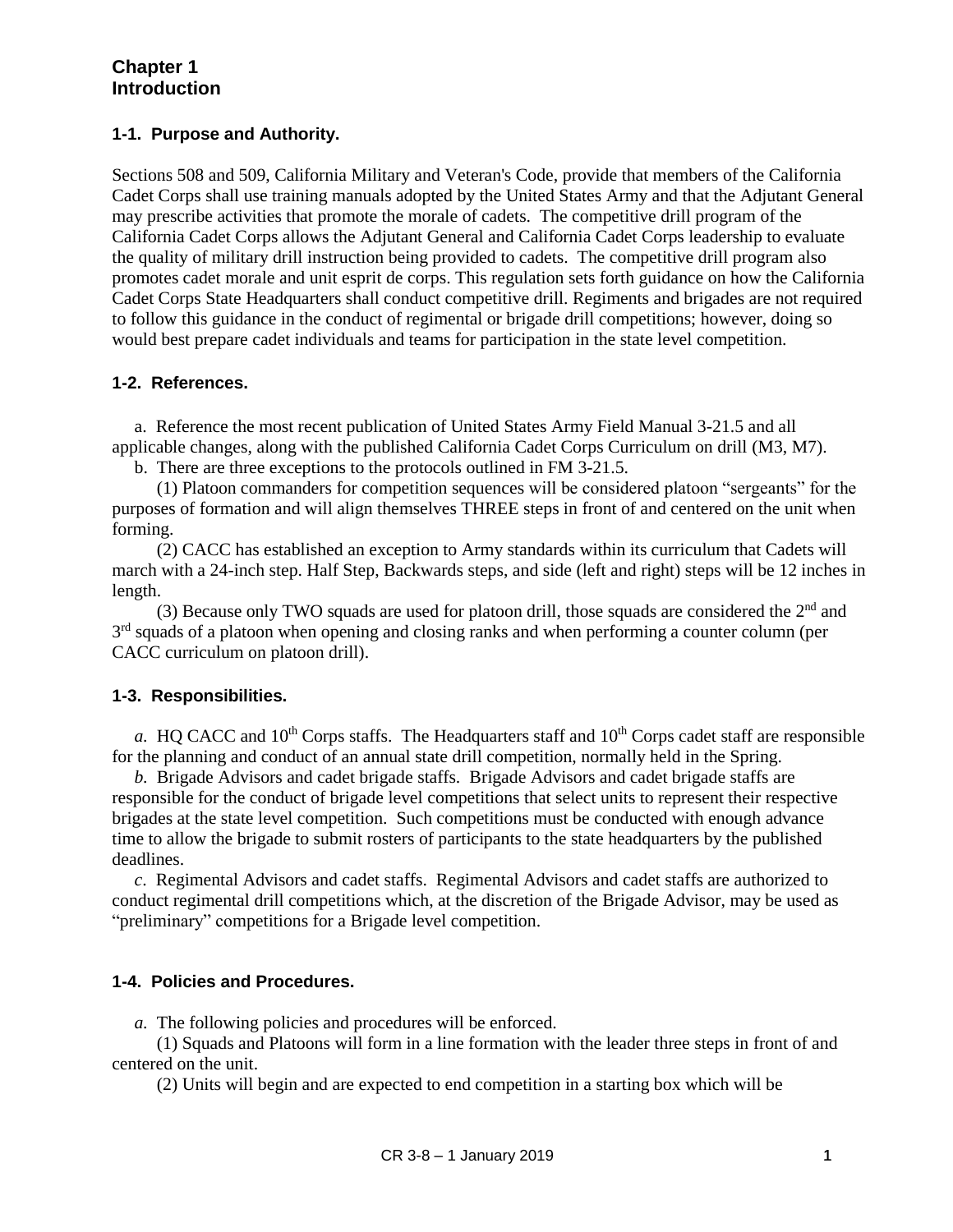designated by cones or similar marking devices. Once the command FALL IN is given, the leaders will wait before giving the second command until competition operations personnel "size" the box. The box will be sized with one cone each placed 60 inches from the 45-degree diagonal point in front of and behind the left- and right-most members of the unit. All parts of all members, less the squad/platoon leader, must end up in the box in order to avoid penalty.

 (3) Team leaders will be given a training schedule upon check-in on competition day. Team leaders are responsible for reporting to the designated appropriate "check in" area at least 25 minutes before their assigned start time.

 (4) The team will be escorted to the "inspection area" if there's a uniform inspection, or to the "on-deck area" if not. Once the team has begun the inspection process, they will be required to stay together as a unit until they have finished their drill competition.

(5) After the inspection they will be escorted to the "on-deck area".

 (6) The competing element will not be in formation in the on-deck area. When a hand signal is given by the head judge, (who will not be on the drill pad), the team leader will report saying verbatim, "Sir/Ma'am/Sergeant, (identify brigade) "X" Brigade reporting as directed." The head judge will then direct the drill commander to fall in his/her unit and that as soon as the command "Fall In" is given that the competition will begin. The senior judge will also inform the drill commander to wait until the "drill box" has been measured before giving the second command.

 (7) Units will have their elements fall in according to FM 3-21.5, having not already been in formation. To clarify this, the units will not currently be in formation and the units will move into formation centered on the drill commander when the command "FALL IN" is given. The "box" will already be in place on the drill pad. Once the unit is in formation the drill commander will give the work detail a few seconds to measure out the drill box before giving the next command.

 (8). When the command "DISMISSED" is given, the competing element will move off the drill pad as quickly and as quietly as possible. Units do not need to march their unit off the drill pad since the command 'DISMISSED" has disbanded the formation.

 (9) All cadets in competition must be wearing a complete Class A or B uniform, unless an exception has been granted because of supply issues at the unit. All members of a unit must be in the same uniform. The following are specifically not authorized: non-regulation shoulder cords and shoulder cord styles, other-than-CACC or authorized unit/brigade patches, scarves, gloves, shoe taps, berets (other than officially earned red or black), pistol belts, whistles, spats, helmets, or leggings.

 (10) Weapons to be used for the color guard competition will be the M1, M14, or M-1903 Springfield, M4, M16, or similar style rifle. Weapons commonly referred to as "parade" or "drill" rifles are acceptable. All weapons will be demilitarized. All weapons are to be considered capable of discharging and are to be treated as such. No other weapons are authorized including sabers, swords, pistols, etc. Any breech of weapons security at any time, on or off the drill pad, (i.e. pointing a weapon at an individual) will result in the team's immediate disqualification from competition. This rule will be strictly enforced.

**1-5. Judging.** Scoresheets for the competitions are in Appendix F to this regulation. Any changes to the forms must be issued officially from HQ CACC at least 30 days prior to an announced competition. Platoon competition uses the scoresheets listed at the beginning of Appendix F, as appropriate.

 a. Judge 1 evaluates whether each command is executed IAW FM 3-21.5, and how well each command is executed with precision. The team must perform the movements together and sharply. The unit will receive a negative score for each command executed improperly or sloppily. Judge 1's score is worth 150 out of a possible 300 total performance points for Squad and Platoon drill, 230 for Color Guard. Exhibition Drill is scored differently with all judges using the same scoresheet, averaging their scores for a total of 100 points.

 b. Judge 2 evaluates the cadence and alignment of the unit. This judge evaluates whether the unit stays in step and in proper alignment between commands. This judge also records penalties for improper cadence (too fast or slow). Judge 2's score is worth 50 performance points.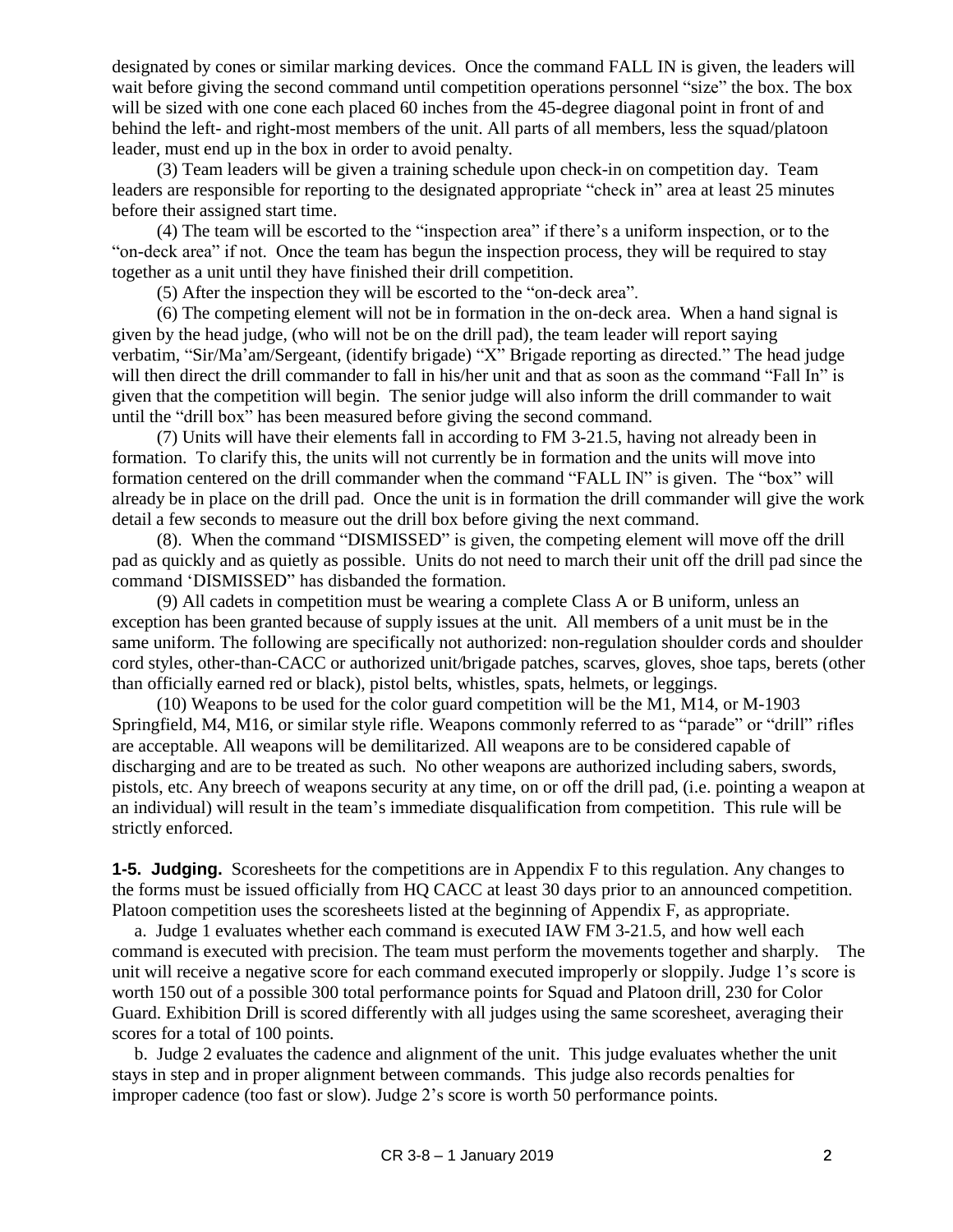c. Judge 3 evaluates compliance with the sequence out of a possible 30 performance points; going out of sequence is an automatic score of "0" from Judge 3. This judge also records penalties for commanders' use of note cards, landing outside the box, giving additional commands, etc. Finally, Judge 3 evaluates the Squad or Platoon Leader for proper positioning, commands (correct command given on the correct foot), and command voice. Commands given improperly results in a one-point decrement from the total score. Judge 3's score is worth 80 total performance points for Squad and Platoon drill, 30 for Color Guard.

 d. Judge 4, when used, will conduct a uniform inspection, worth 20 points toward the 300 points total performance score for Squad and Platoon.

 e. For Squad and Platoon teams, the following penalties will be assessed from the possible 300 performance points:

(1) Incorrect number of cadets - Disqualification

 (2) Incorrect cadence for entire sequence – evaluated by Judge 2 - 15-point decrement. Correct cadence is 120 steps per minute.

 (3) Commander uses note cards or phone to remember the sequence – evaluated by Judge 3 - 15 point decrement.

 (4) Additional commands are given to get back into the box – evaluated by Judge 3 - 10-point decrement

 (5) Accentuated steps (e.g. emphasizing a foot by stomping, etc.) – evaluated by Judge 3 - 20-point decrement

(6) Cadence called by someone other than the leader – evaluated by Judge 3 - 15-point decrement

(7) Marched outside competition area boundaries – evaluated by Judge 4 - 20-point decrement

(8) Didn't start or return to box - evaluated by Judge 4 - 25-point decrement

 f. For Color Guards, the following penalties will be assessed from the possible 230 performance points:

(1) Wear of unauthorized uniform items - evaluated by Judge 3 - 15 points

(2) Marching out of bounds - evaluated by Judge 3 - 20 points

g. Ties, if any, will be broken using the following methods:

(1) The team with the highest Judge 1 score; if still not broken, then

(2) The team with the higher inspection score; if still not broken, then

(3) The team with the highest Judge 2 score; if still not broken, then

(4) The team with the highest Judge 3 score; if still not broken, then

 (5) A "re-inspection" of the tied teams' leaders, including CACC knowledge questions in the field of Drill and Ceremonies.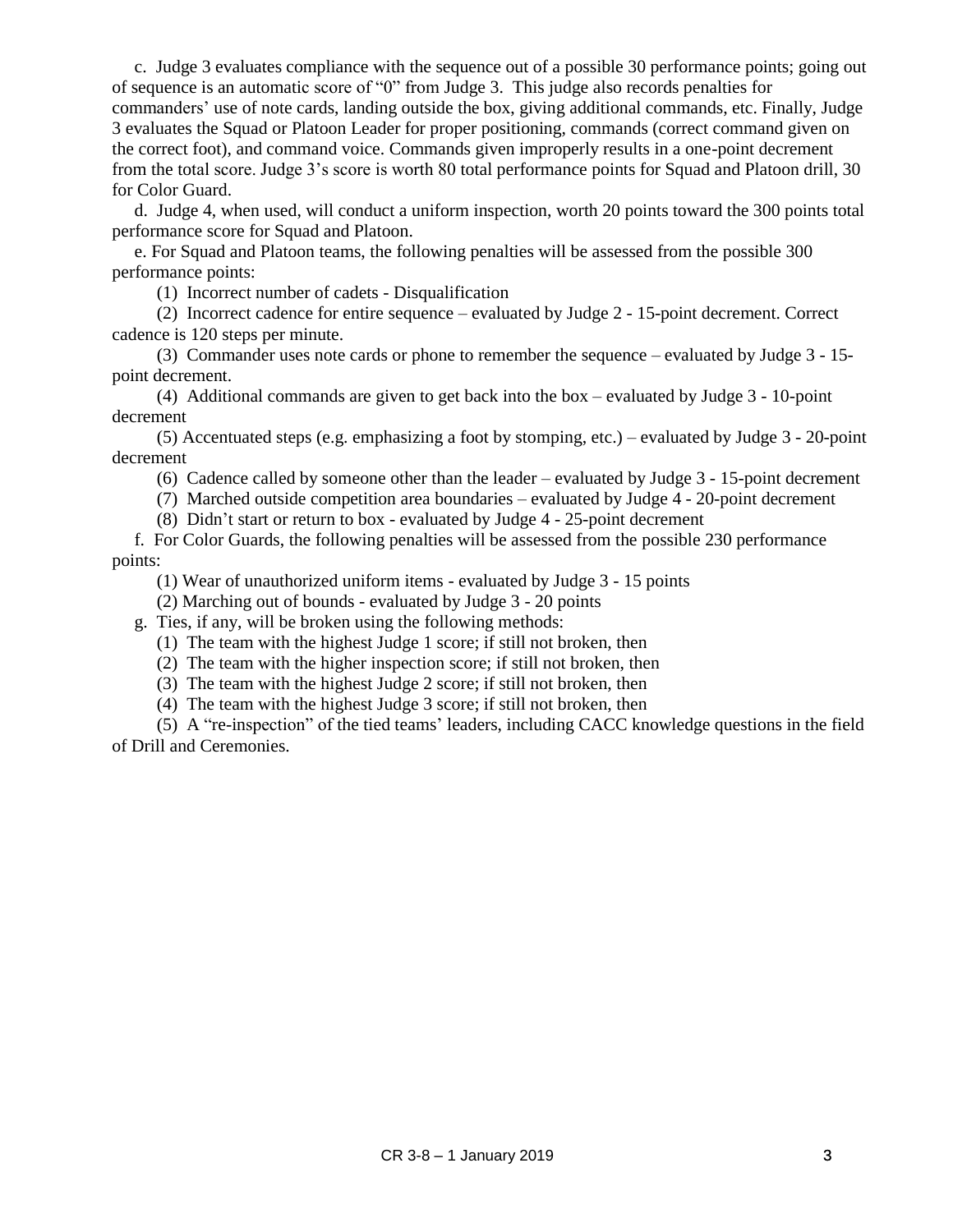# **Chapter 2 Armed and Unarmed Squad Drill**

# **2-1. General.**

 *a.* The State Drill Competition will normally include the following competitions on a rectangular drill pad (preferably paved and free from debris or potential hazards) of approximately 100' X 300'.

 (1) **Junior Division Unarmed Squads** – consisting of no less than 5 cadets plus a leader and no more than 11 cadets plus a leader. All junior division cadets must be in grades 8 and below. There are no rank limitations for the squad.

 (2) **Senior Division Unarmed Squads** – consisting of no less than 5 cadets plus a leader and no more than 11 cadets plus a leader. All senior division cadets must be in grades 9 and above. There are no rank limitations in the squad.

 (3) **Armed Squad** – consisting of no less than 5 cadets plus a leader and no more than 11 cadets plus a leader. There are no grade level limitations on armed division participants. There are no rank limitations in the squad.

# **2-2. Standard Sequences.**

 *a.* Unarmed Squad Drill. The unarmed squad drill sequence used at state drill competition can be found at Appendix A to this regulation. The same sequence is used for both junior and senior divisions.

 *b.* Armed Squad Drill. The armed squad drill sequence used at state drill competition can be found at Appendix B to this regulation.

**2-3. Policies and Procedures.** See paragraph 1-4.

**2-4. Judging.** See paragraph 1-5.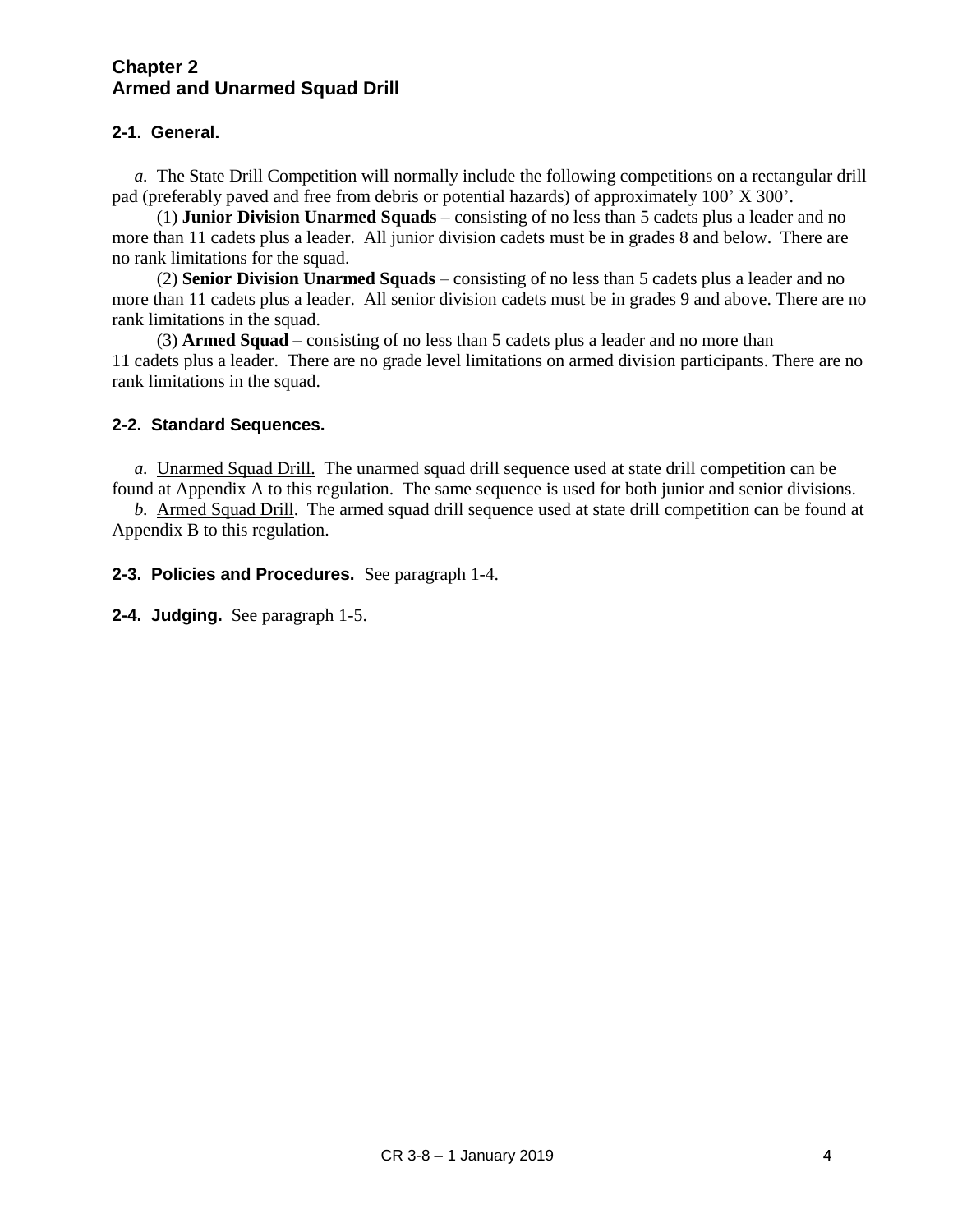# **Chapter 3 Armed and Unarmed Platoon Drill**

# **3-1. General.**

 *a.* The State Drill Competition will normally include the following competitions on a rectangular drill pad (preferably paved and free from debris or potential hazards) of approximately 100' X 300'.

 (1) Junior Division Unarmed Platoon – consisting of exactly two squads of no less than 5 cadets each and no more than 12 cadets each, plus a platoon leader. Minimum platoon size is therefore 11 and maximum is 25. All Junior Division cadets must be in grades 8 and below. There are no rank limitations on the platoon.

 (2) Senior Division Unarmed Platoon – consisting of exactly two squads of no less than 5 cadets each and no more than 12 cadets each, plus a platoon leader. Minimum advanced team size is therefore 11 and maximum is 25. Members of the armed squad may be grade 6 through 12. There are no rank limitations on platoon membership.

 (3) Armed Division Platoon – consisting of exactly two squads of no less than 5 cadets each and no more than 12 cadets each, plus a platoon leader. Minimum platoon size is therefore 11 and maximum is 25. Members of the armed advance team may be grade 6 through 12. There are no rank limitations on platoon membership.

# **3-2. Standard Sequences.**

 *a.* Unarmed Platoon Drill. The Unarmed Platoon drill sequence used at state drill competition can be found at Appendix C to this regulation. The same sequence is used for both junior and senior divisions.

 *b.* Armed Platoon Drill. The Armed Platoon drill sequence used at state drill competition can be found at Appendix D to this regulation.

**3-3. Policies and Procedures.** See paragraph 1-4.

**3-4. Judging.** See paragraph 1-5.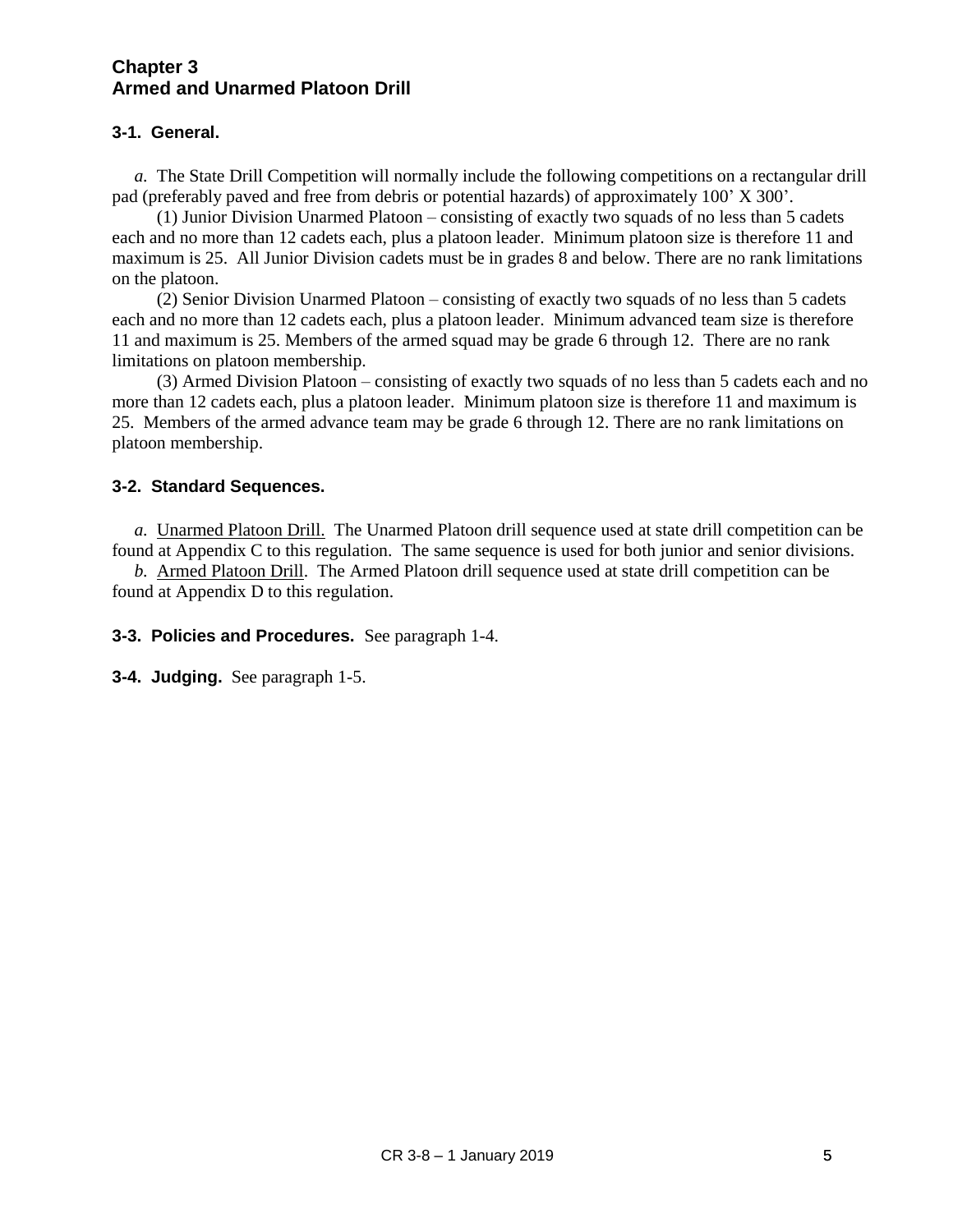### **4-1. General.**

 *a.* The State Drill Competition will normally include the following competitions on a rectangular drill pad (preferably paved and free from debris or potential hazards) of approximately 45' X 50'. Each Color Guard will consist of exactly 4 cadets, an American Flag Bearer, a California or Unit Flag Bearer, and two armed guards. The American Flag bearer shall be the Color Guard Commander. There is no rank restriction for cadets on the competitive color guard.

(1) Junior Division Color Guard – All junior division cadets must be in grades 8 and below.

(2) Senior Division Color Guard – All senior division cadets must be in grades 9 and above.

 *b.* The following policies and procedures will be enforced.

 (1) Color Guards must stay within competition boundaries but do not have a starting and ending box in the same way as the squad and platoon competitions.

 (2) Color Guard Commanders will be given a training schedule upon check-in on competition day. Color Guard Commanders are responsible for reporting to the designated appropriate "check in" area at least 15 minutes before their assigned start time.

(3) The team will be escorted to the "on-deck area".

 (4) The competing color guard will not be in formation in the on-deck area. When a hand signal is given by the head judge, (who will not be on the drill pad), the Color Guard Commander will report saying verbatim, "Sir/Ma'am/Sergeant, (identify brigade) "X" Brigade reporting as directed." The Color Guard Commander will give the scoresheets to the head judge. The head judge will then direct the commander to fall in his/her color guard and that as soon as the command "Fall In" is given that the competition will begin.

 (5) Color Guards will have their elements fall in according to FM 3-21.5, having not already been in formation. To clarify this, the competitors will not currently be in formation and will move into formation on the Color Guard Commander when the command "FALL IN" is given, maintaining a dignified and respectful control of the flags.

 (6) When the command "DISMISSED" is given the competitors will leave the drill pad as quickly as possible, again with dignity and respect for the flags. It is not necessary to march the unit since the command "DISMISSED" has disbanded the color guard formation.

 (7) All cadets in competition must be wearing a complete Class A or B uniform. All members of a color guard must be in the same uniform. The following are specifically not authorized: non- regulation shoulder cords and shoulder cord styles, other-than-CACC or authorized unit/brigade patches, scarves, gloves, shoe taps, berets (other than officially issued red or black), whistles, spats, helmets, or leggings. The American and California flag bearers may wear flag harnesses, and the guards may wear pistol belts. Chrome or plastic helmets or helmet liners may be worn as headgear.

 (8) Weapons to be used for the color guard competition will be the M1, M14, or M-1903 Springfield, M4, M16, or similar style rifle. Weapons commonly referred to as "parade" or "drill" rifles are acceptable. All weapons will be demilitarized. All weapons are to be considered capable of discharging and are to be treated as such. No other weapons are authorized including sabers, swords, pistols, etc. Any breech of weapons security at any time, on or off the drill pad, (i.e. pointing a weapon at an individual) will result in the Color Guard's immediate disqualification from competition. This rule will be strictly enforced.

**4-2. Standard Sequence.** The color guard sequence used at state drill competition can be found at Appendix E to this regulation. The same sequence is used for both junior and senior divisions.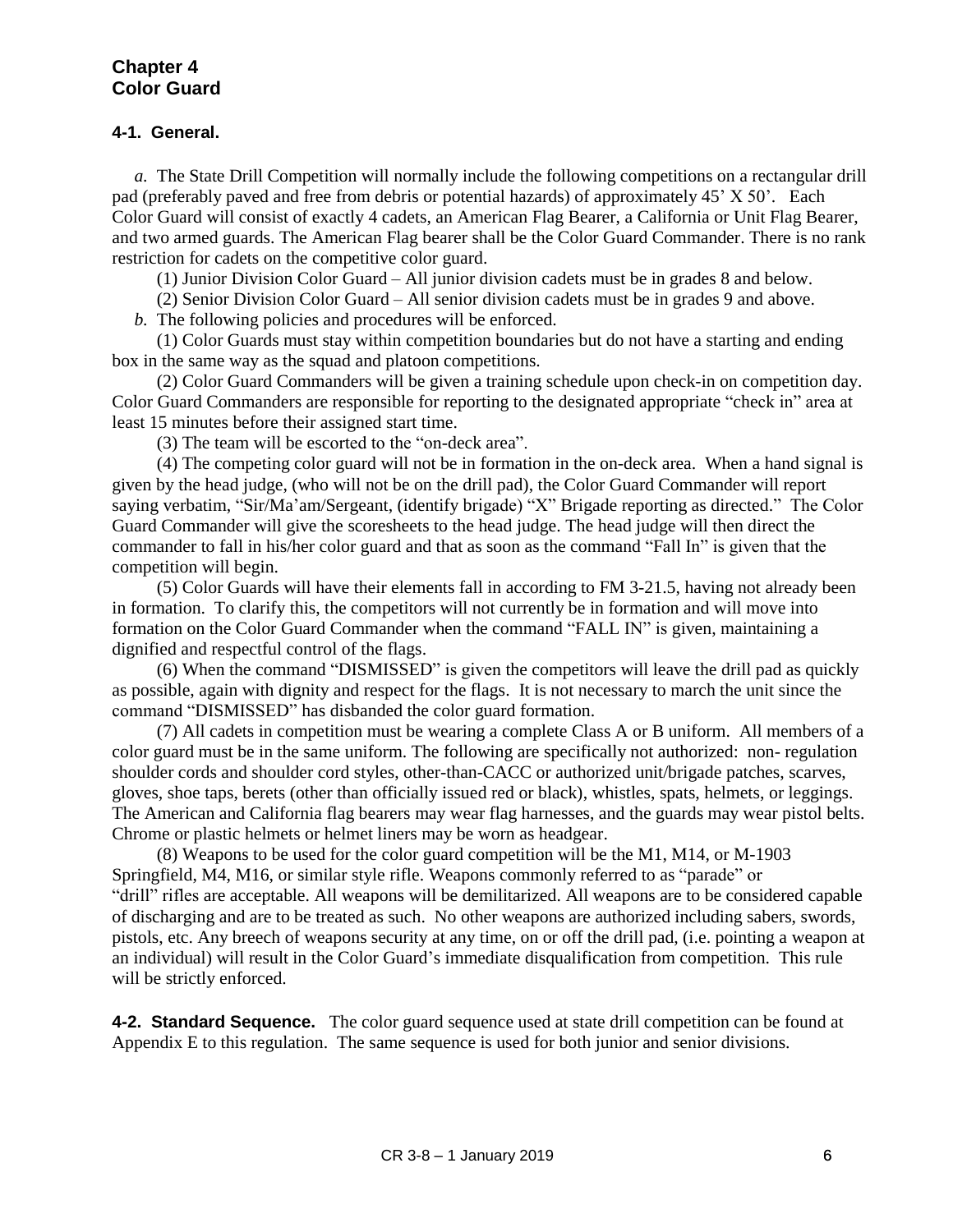**4-3. Judging.** Scoresheets for the color guard competitions can be found as Appendix F to this regulation.

 a. Judge 1 evaluates whether each command is executed IAW FM 3-21.5, and how well each command is executed with precision. The color guard must perform the movements together and sharply. The color guard will receive a negative score for each command executed improperly or sloppily. Judge 1's score is worth 150 out of a possible 230 total performance points.

 b. Judge 2 evaluates the cadence and alignment of the unit. This judge evaluates whether the color guard stays in step and in proper alignment between commands. This judge also records penalties for improper cadence (too fast or slow). Judge 2's score is worth 50 out of a possible 230 total performance points.

 c. Judge 3 evaluates compliance with the sequence out of a possible 30 points toward the 230 total performance points; going out of sequence is an automatic score of "0" from Judge 4. This judge also records penalties for wear of unauthorized uniform items and going out of bounds.

d. The following penalties will be assessed from the possible 230 performance points:

- (1) Wear of unauthorized uniform items evaluated by Judge  $3 15$ -point decrement
- (2) Marched outside competition area evaluated by Judge  $3 20$ -point decrement
- (3) In addition, the following are causes for automatic disqualification:
	- Incorrect number of cadets (any number other than exactly four)
	- Commander Uses Note Cards to remember the sequence

f. Ties, if any, will be broken using the following methods:

- (1) The team with the highest Judge 1 score; if still not broken, then
- (2) The team with the highest Judge 2 score; if still not broken, then
- (3) The team with the highest Judge 3 score; if still not broken, then

 (4) A Detailed Inspection of the tied Color Guard Commander, including CACC knowledge questions in the field of Drill and Ceremonies.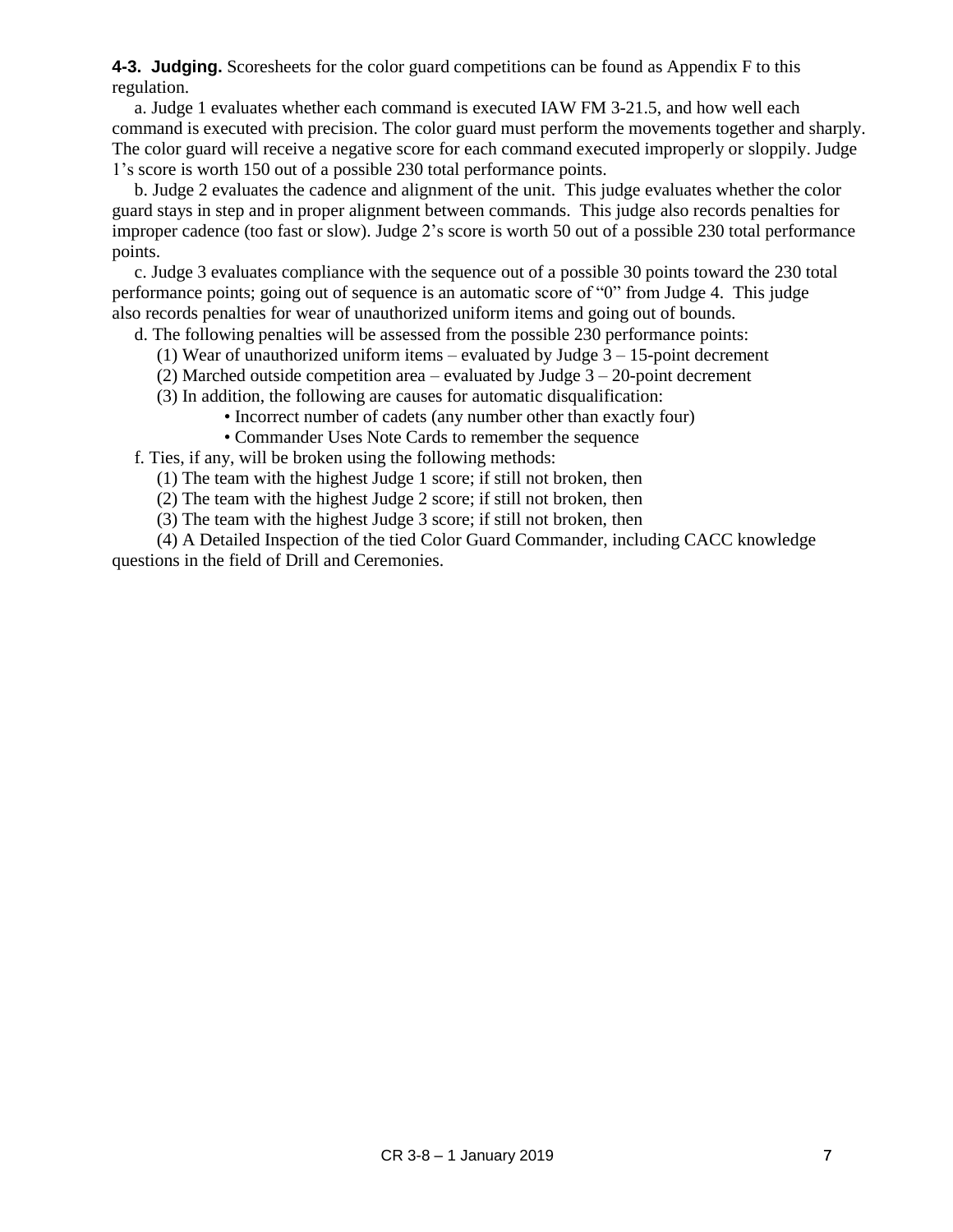# **Chapter 5 Exhibition Drill**

#### **5-1. General.**

 *a.* The State Drill Competition will normally include the following competitions on a rectangular drill pad (preferably paved and free from debris or potential hazards) of approximately 100' X 300'.

 (1) Junior Division exhibition – consisting of no less than 4 cadets nor more than 13 total cadets, including the leader. All junior division cadets must be in grades 8 and below. There are no rank limitations for exhibition drill.

 (2) Senior Division exhibition – consisting of no less than 4 cadets nor more than 13 total cadets, including the leader. All senior division cadets must be in grades 9 and above. There are no rank limitations for exhibition drill.

 *b.* The following policies and procedures will be enforced.

 (1) Exhibition routines must be no less than three minutes nor more than five minutes, inclusive of the time to enter and exit the drill pad.

(2) There is no starting/ending box as in other competitive drill events.

 (3) Exhibition drill leaders will be given a training schedule upon check-in on competition day. Team leaders are responsible for reporting to the designated appropriate "on-deck" area at least 15 minutes before their assigned start time.

 (4) Once the team has checked in at the "on-deck area" the team leader will be given the blank judging forms for that unit. It will be the responsibility of the team leader to ensure that the correct information is listed on the judging forms.

 (5) The competing element will not be in formation in the on-deck circle. When a hand signal is given by the head judge, (who will not be on the drill pad), the team leader will report saying verbatim, "Sir/Ma'am/Sergeant, (identify brigade) "X" Brigade reporting as directed." The team leader will give the scoresheets to the head judge. The head judge will then direct the drill commander to fall in his/her unit at which time the 3-5-minute time limit begins.

 (6) FM 3-21.5 does not apply to exhibition drill; however, military bearing is part of the judging criteria and teams are reminded to adhere to the spirit of FM 3-21.5 when designing routines. The CACC Exhibition Drill competition is NOT a cheerleading competition or civilian "step team" competition and teams should design routines with that in mind. Exhibition Drill routines may be conducted with or without arms but are evaluated on the same criteria.

 (7) The timing clock stops when the last team member has exited the field. Teams do not necessarily need to give the command DISMISSED.

 (8) There is no uniform inspection for Exhibition Drill Teams; however, all cadets in competition must be wearing a complete Class A or B uniform. All members of a unit must be in the same uniform. The following are specifically not authorized: non-regulation shoulder cords and shoulder cord styles, other-than- CACC or authorized unit/brigade patches, scarves, gloves, shoe taps, berets (other than officially issued red or black), pistol belts, whistles, spats, helmets, or leggings.

 (9) Weapons to be used for the exhibition drill competition will be the M1, M14, or M-1903 Springfield or the mocked version of the weapon. Weapons commonly referred to as "parade" or "drill" rifles are acceptable. All weapons will be demilitarized. All weapons are to be considered capable of discharging and are to be treated as such. No other weapons are authorized including sabers, swords, pistols, etc. Any breech of weapons security at any time, on or off the drill pad, (i.e. pointing a weapon at an individual) will result in the team's immediate disqualification from competition. This rule will be strictly enforced.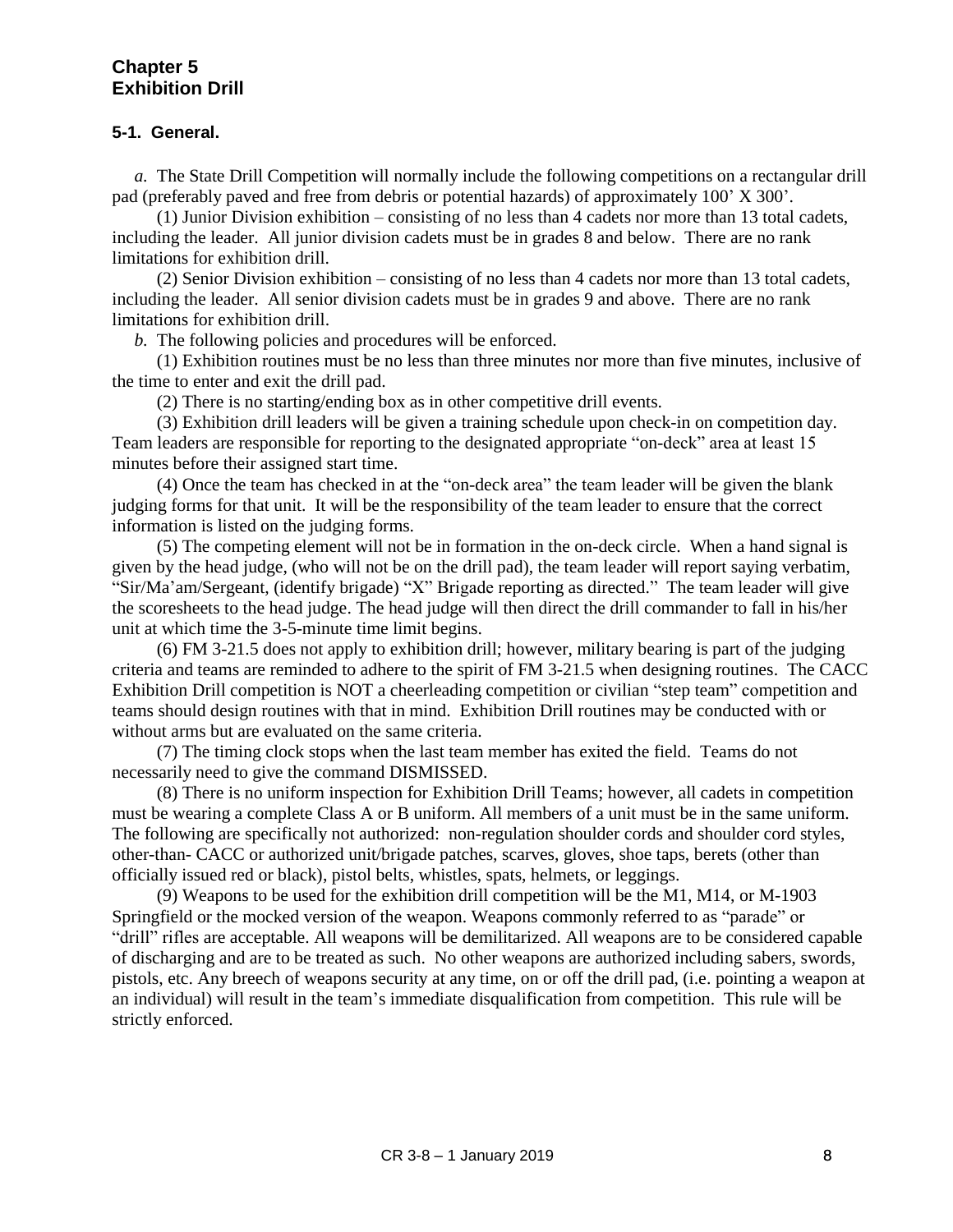# **5-2. Judging.**

 *a*. Scoresheets for the Exhibition Drill competitions can be found as Appendix F to this regulation. Teams are evaluated by up to three judges holistically using the following criteria:

- (1) Military bearing and precision (60%)
- (2) Movement difficulty (20%)
- (3) Creativity/Originality (20%)
- *b*. Ties, if any, will be broken by consensus of the judges.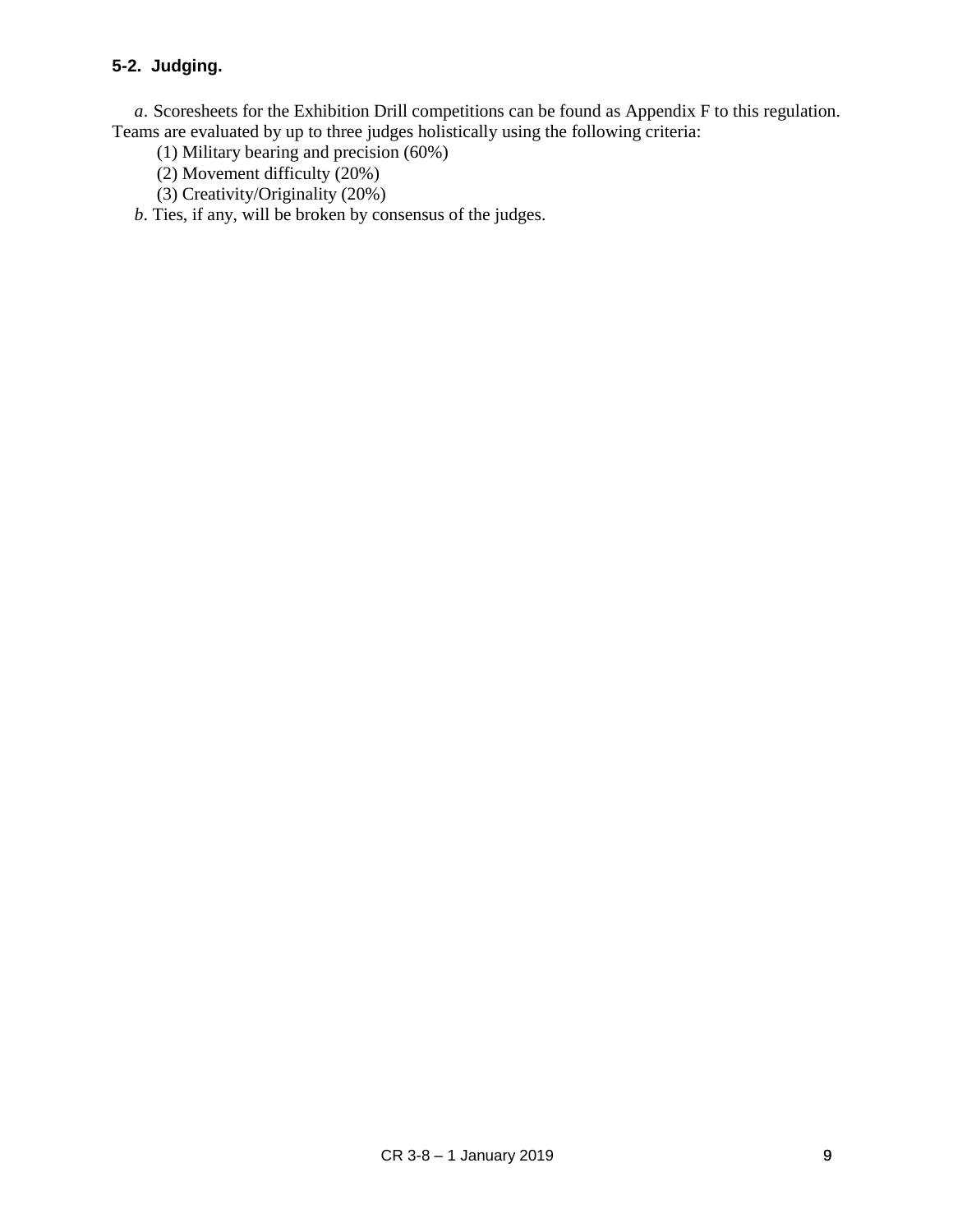# **Chapter 6 Individual Drill Down**

# **6-1. General.**

 *a.* All participating cadets present at a state Drill Competition will be allowed to enter the Unarmed Individual Drill Down in the category they qualify for: Grizzly Division, Junior Division, and Senior Division. They will compete unarmed and using only the following commands:

Detail, ATTENTION Parade, REST Present, ARMS Order, ARMS Left, FACE Right, FACE About, FACE Half Left, FACE Half Right, FACE (Insert #) steps to the left, MARCH (Insert #) steps to the right, MARCH (Insert #) steps forward, MARCH (Insert #) steps backward, MARCH

(1) Grizzly Division - There are no rank restrictions on participants in the Grizzly Division. Cadets must be in grades 4-5. If there are not at least 12 competitors, Grizzly Cadets will compete in the Junior Division.

(2) Junior Division – There are no rank restrictions on participants in the Junior Division. Cadets must be in grades 6-8. If there is no Grizzly competition, Grizzly Cadets may compete in Junior Division.

(3) Senior Division – There are no rank restrictions on participants in the Senior Division. Cadets must be in grades 9 and above.

 b. Armed division – All participating cadets present at a state Drill Competition will be allowed to enter the Armed Individual Drill Down in Junior and Senior Divisions, providing they have access to a rifle. Cadets will compete with arms using only the following commands.

Port ARMS Order ARMS Right Shoulder ARMS Left Shoulder ARMS Present ARMS Right Step MARCH Left Step MARCH Right FACE Left FACE About FACE Parade REST **ATTENTION**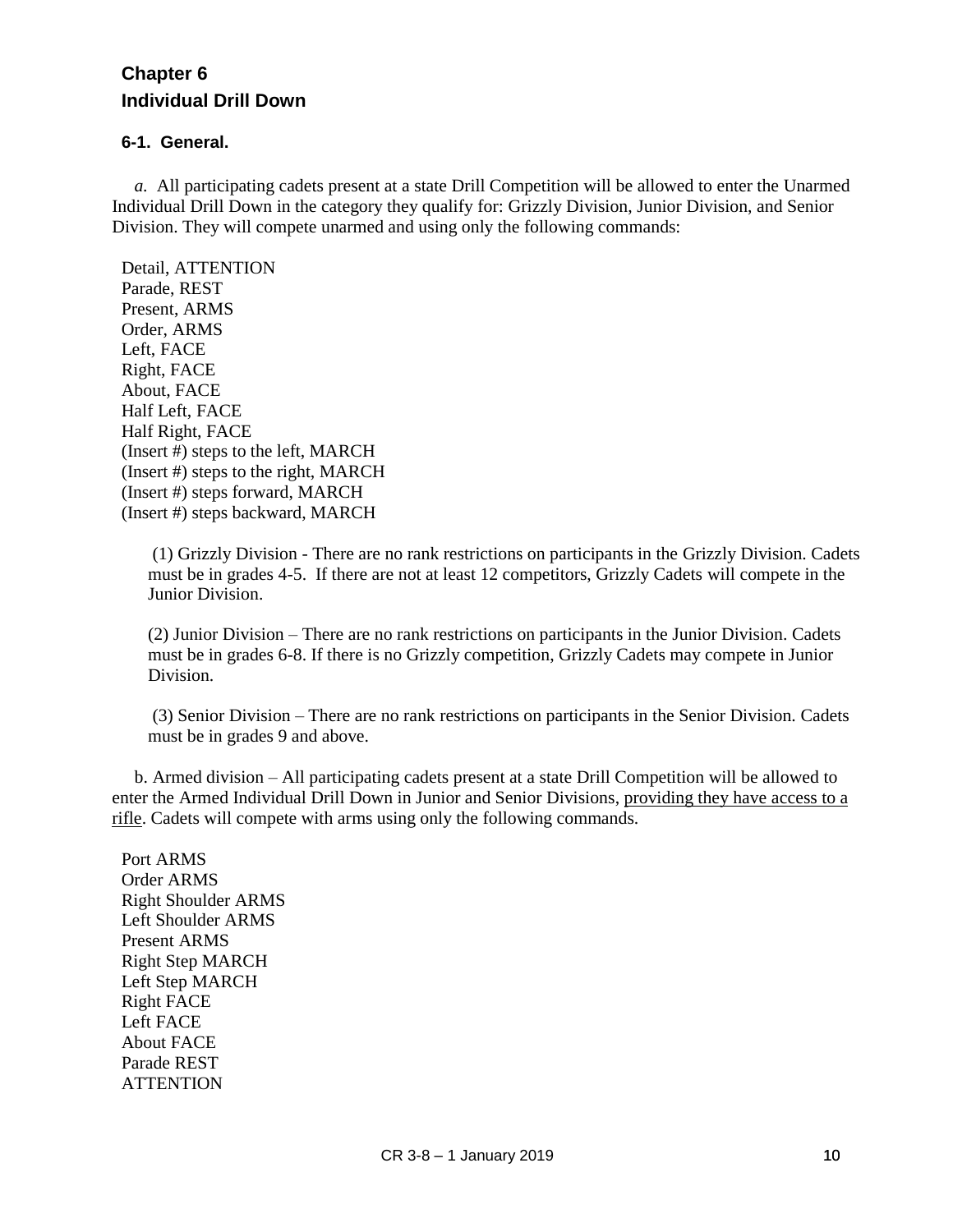(1) Junior Division – There are no rank restrictions on participants in the Junior Division. Cadets must be in grades 6-8.

(2) Senior Division – There are no rank restrictions on participants in the Senior Division. Cadets must be in grades 9 and above.

#### **6-2. Judging.**

 *a.* The California Cadet Corps acknowledges that individual drill downs are by their nature very subjective. Minor errors can be cause for elimination while major errors may not be seen by a judge and allowed to go without penalty.

 *b.* Judges should be selected for this event by virtue of their superior knowledge of individual drill with/without arms, ability to pay attention to detail, and capacity to judge fairly.

 *c*. The competition will normally have the following components to it:

(1) Cadets will form in the extended rectangular formation.

 (2) Practice commands called by the individual who will call commands in the actual competition (to give cadets a familiarity with the command voice of that individual and the commands that will be given.

 (3) An opportunity for cadets to "clear" their individual drill area of any debris which might impact facing movements, etc.

(4) The statement, "Competition has begun" prior to the beginning of judged sessions.

 (5) The statement, "Competition is suspended" while cadets are being repositioned to consolidate cadets into vacant spaces in the formation.

 (6) Cadets will be tapped on the shoulder by judges when they have been eliminated; when this occurs cadets are expected to exit the formation without engaging the judge in any verbal exchange. Ideally judges will inform a dismissed cadet of the reason for the dismissal, but this is not always practical.

 (7) When the group of competitors is down to ten or less, only one judge should perform the eliminations and all cadets should be in a single squad line formation.

 (8) No trick commands will be given and there will be no "tricks" by giving commands in improper order.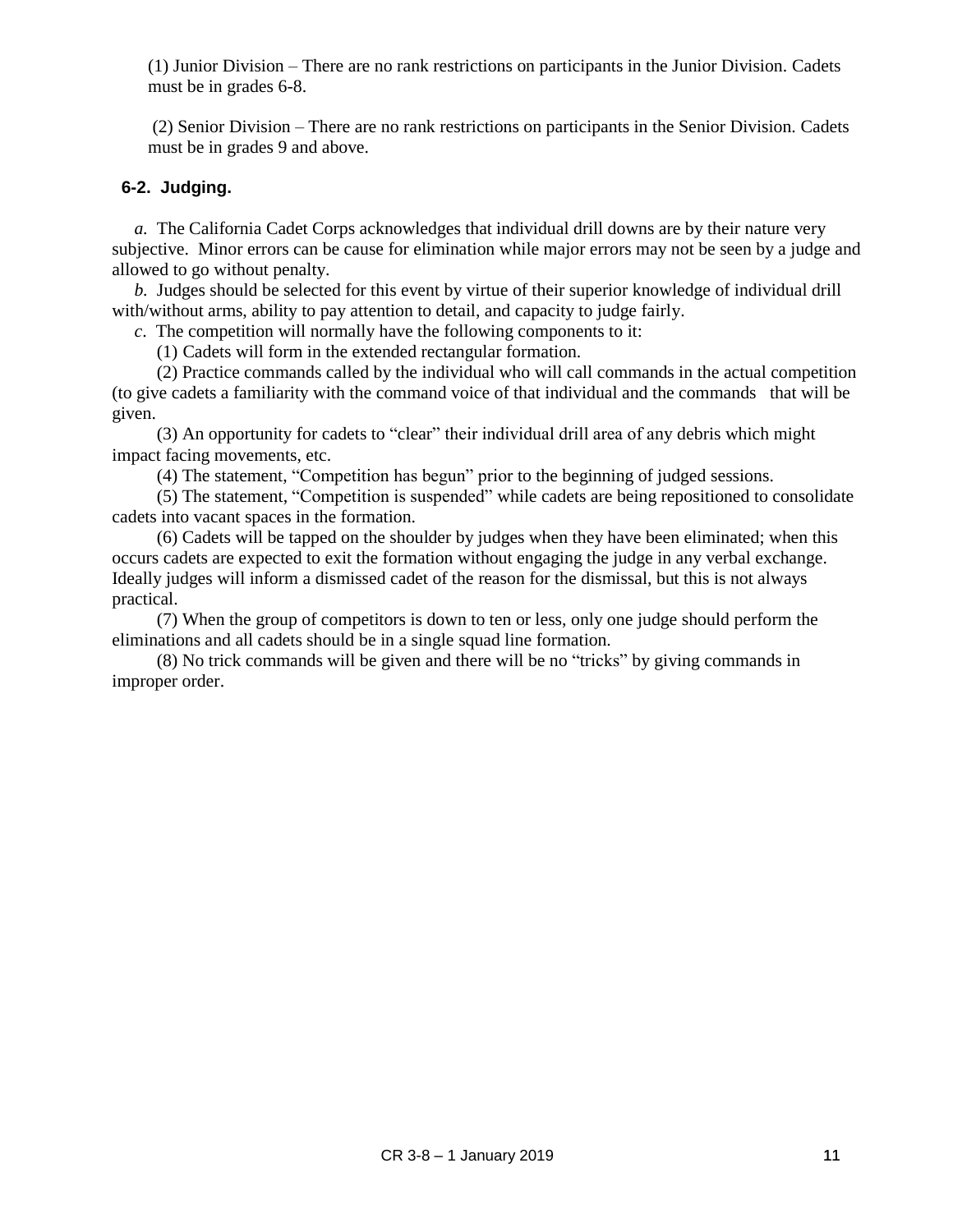# APPENDIX A Unarmed Squad Sequence

- 1. FALL IN
- 2. Dress Right, DRESS
- 3. Ready, FRONT
- 4. Count, OFF
- 5. Close Interval, MARCH
- 6. Normal Interval, MARCH
- 7. Double Interval, MARCH
- 8. Normal Interval, MARCH
- 9. Right, FACE
- 10. Forward, March
- 11. Column Half Right, March
- 12. Change Step, MARCH
- 13. Column Half Left, MARCH
- 14. Column Right, MARCH
- 15. Column Left, MARCH
- 16. Rear, MARCH
- 17. Right Flank, MARCH
- 18. Left Flank, MARCH
- 19. Half Step, MARCH
- 20. Mark Time, MARCH
- 21. Forward, MARCH
- 22. Squad, HALT
- 23. About, FACE
- 24. Forward, MARCH
- 25. Double Time, MARCH
- 26. Quick Time, MARCH
- 27. Squad, Halt
- 28. COVER
- 29. RECOVER
- 30. Left, FACE
- 31. Four steps to the right, MARCH
- 32. Two steps backward, MARCH
- 33. One step forward, MARCH
- 34. Parade, REST
- 35. Squad, Attention
- 36. Present, ARMS
- 37. Order, ARMS
- 38. DISMISSED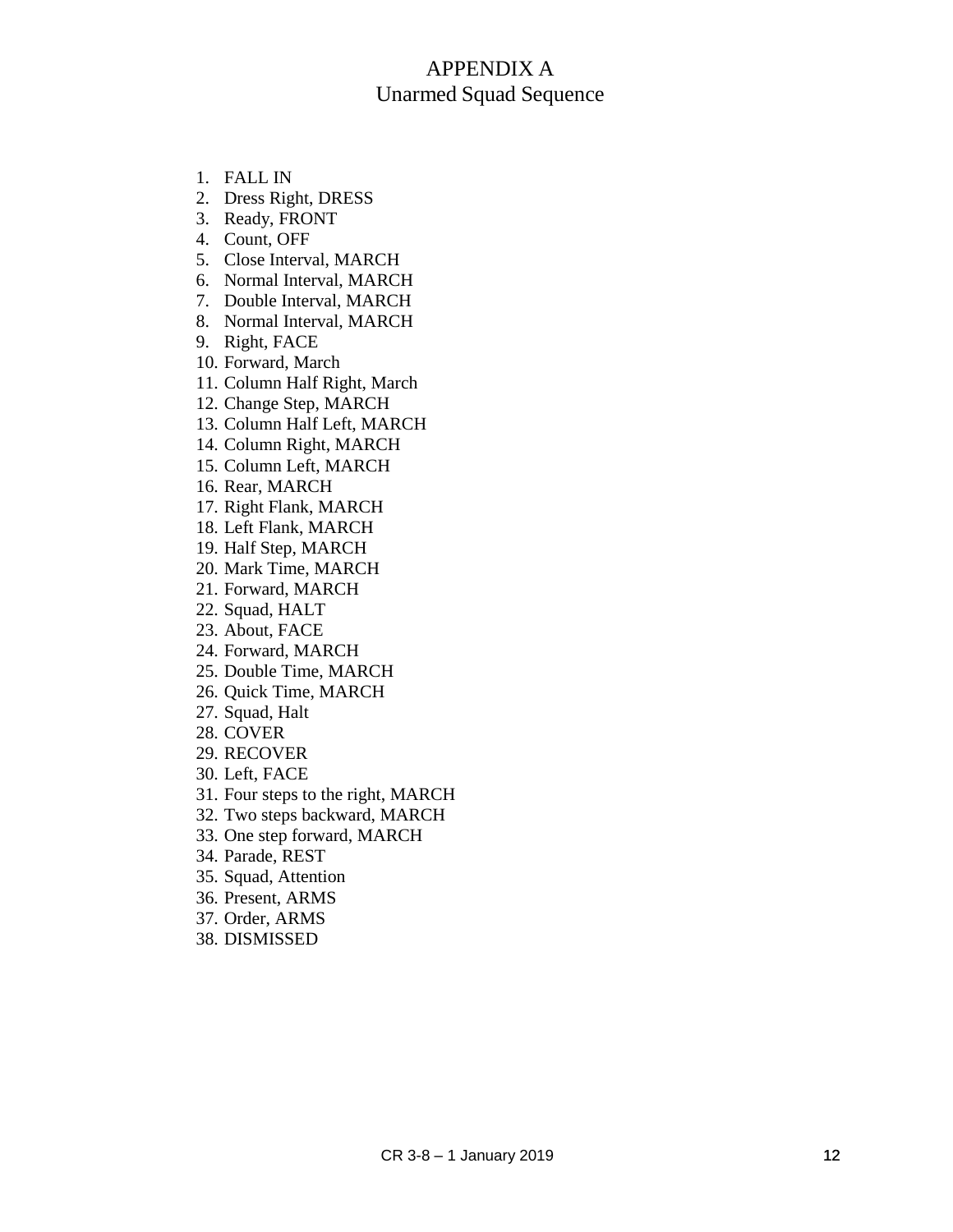# APPENDIX B Armed Squad Sequence\*

- 1. FALL IN
- 2. Port, ARMS
- 3. Order, ARMS
- 4. Dress Right, DRESS
- 5. Ready, FRONT
- 6. Count, OFF
- 7. Parade, REST
- 8. Squad, ATTENTION
- 9. Right, FACE
- 10. Right Shoulder, ARMS
- 11. Forward, MARCH
- 12. Column Half Right, MARCH
- 13. Change Step, MARCH
- 14. Column Half Left, MARCH
- 15. Left Shoulder, ARMS
- 16. Column Right, MARCH
- 17. Column Left, MARCH
- 18. Rear, MARCH
- 19. Right Flank, MARCH
- 20. Left Flank, MARCH
- 21. Port, ARMS
- 22. Half Step, MARCH
- 23. Forward, MARCH
- 24. Mark Time, MARCH
- 25. Squad, HALT
- 26. Forward, MARCH
- 27. Rear, MARCH
- 28. Double Time, MARCH
- 29. Quick Time, MARCH
- 30. Squad, HALT
- 31. Order, ARMS
- 32. COVER
- 33. RECOVER
- 34. Left, FACE
- 35. Four Steps to the Right, MARCH
- 36. Two Steps Backward, MARCH
- 37. One Step Forward, MARCH
- 38. Right Shoulder, ARMS
- 39. Left Shoulder, ARMS
- 40. Present, ARMS
- 41. Order, ARMS
- 42. About, FACE
- 43. Parade, REST
- 44. Squad, ATTENTION
- 45. About, FACE
- 46. DISMISSED

\* Change 1 posted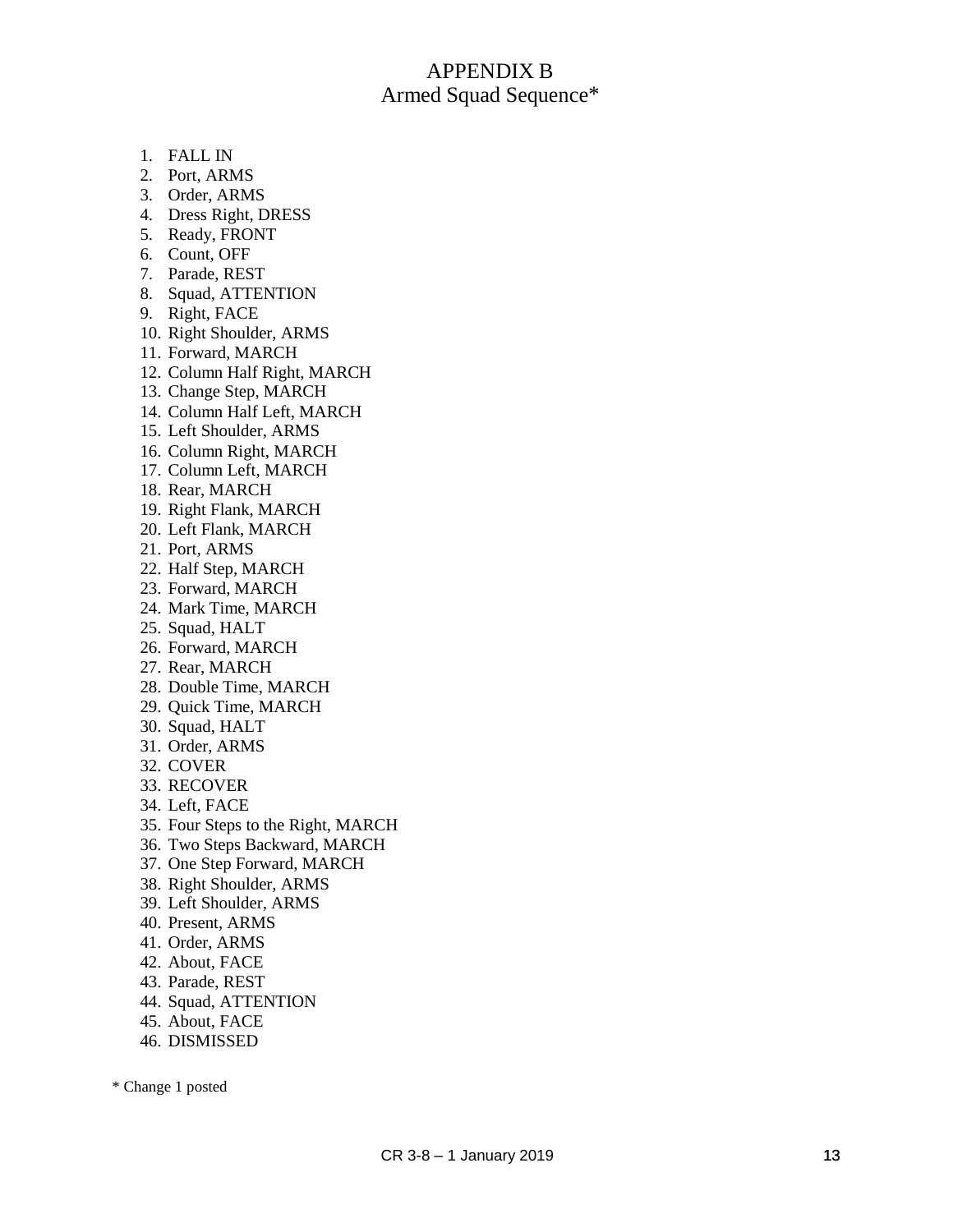# App endix C Unarmed Platoon Sequence

- 1. FALL IN
- 2. Dress Right, DRESS
- 3. Rea d y , FRONT
- 4. Count, OFF
- 5. O pen Ranks, MARCH
- 6. Para de, RE S T
- 7. Platoon , ATTE NTION
- 8. Cl ose Ranks, MARCH
- 9. Right, FACE
- 10. Forward, MARCH
- 11. Column Half Right, MARCH
- 12. C h ang e Ste p , MARCH
- 13. Column Half Left, MARCH
- 14. Counter Column, MARCH
- 15. Cl ose I nterval, MARCH
- 16. F orwar d , MARCH
- 17. Nor mal I nterval, MARCH
- 18. Forward, MARCH
- 19. Platoon , HALT
- 20. File fr o m t h e Left, MAR C H
- 21. Platoon HALT
- 22. Column of Twos to the Right, MARCH
- 23. F orwar d , MARCH
- 24. Column Right, MARCH
- 25. Righ t Flank , MARCH
- 26. Left Flank , MARCH
- 27. Column, Left, MARCH
- 28. Half Ste p , MARCH
- 29. Mark Time, MARCH
- 30. F orwar d , MARCH
- 31. Counter Column, MARCH
- 32. Double Ti me, MARCH
- 33. Q uick Time, MARCH
- 34. Rear, MARC H
- 35. Platoon , HALT
- 36. About, FACE
- 37. COVER
- 38. RECOV E R
- 39. Left, FACE
- 40. T hree ste p s to t h e Right, MARCH
- 41. Two steps backward, MARCH
- 42. One step forward, MARCH
- 43. Para de, RE S T
- 44. Platoon , ATTE NTION
- 45. Present, ARMS
- 46. Or der, AR M S
- 47. DISMISSED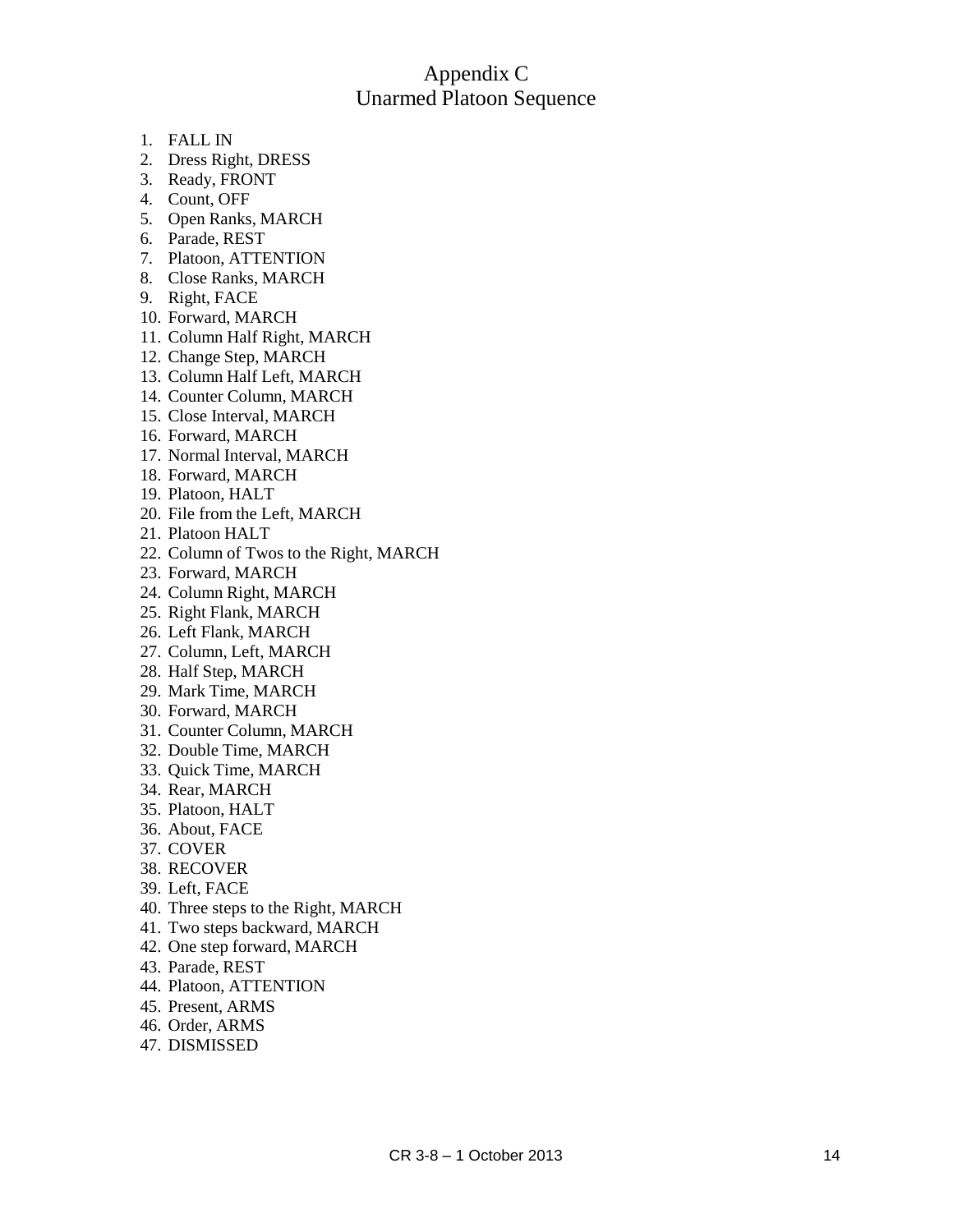# APPENDIX D Armed Platoon Sequence

- 1. FALL IN
- 2. Port, ARMS
- 3. Order, ARMS
- 4. Dress Right, DRESS
- 5. Ready, FRONT
- 6. Count, OFF
- 7. Open Ranks, MARCH
- 8. Parade, REST
- 9. Platoon, ATTENTION
- 10. Close Ranks, MARCH
- 11. Right, FACE
- 12. Right Shoulder, ARMS
- 13. Forward, MARCH
- 14. Column Half Right, MARCH
- 15. Change Step, MARCH
- 16. Column Half Left, MARCH
- 17. Left Shoulder, ARMS
- 18. Counter Column, MARCH
- 19. Close Interval, MARCH
- 20. Forward, MARCH
- 21. Normal Interval, MARCH
- 22. Forward, MARCH
- 23. Platoon, HALT
- 24. Port, ARMS
- 25. File from the Left, MARCH
- 26. Platoon, HALT
- 27. Column of Twos to the Right, MARCH
- 28. Forward, MARCH
- 29. Column Right, MARCH
- 30. Right Shoulder, ARMS
- 31. Column Left, MARCH
- 32. Right Flank, MARCH
- 33. Left Flank, MARCH
- 34. Half Step, MARCH
- 35. Forward, MARCH
- 36. Mark Time, MARCH
- 37. Forward, MARCH
- 38. Counter Column, MARCH
- 39. Port, ARMS
- 40. Double Time, MARCH
- 41. Quick Time, MARCH
- 42. Rear, MARCH
- 43. Platoon, HALT
- 44. Order, ARMS
- 45. About, FACE
- 46. COVER
- 47. RECOVER 48. Left, FACE
- 
- 49. Three Steps to the Right, MARCH 50. Two Steps Backward, MARCH
- 51. One Step Forward, MARCH
- 52. Parade, REST
- 53. Platoon, Attention
- 54. Present, ARMS
- 55. Order, ARMS
- 56. DISMISSED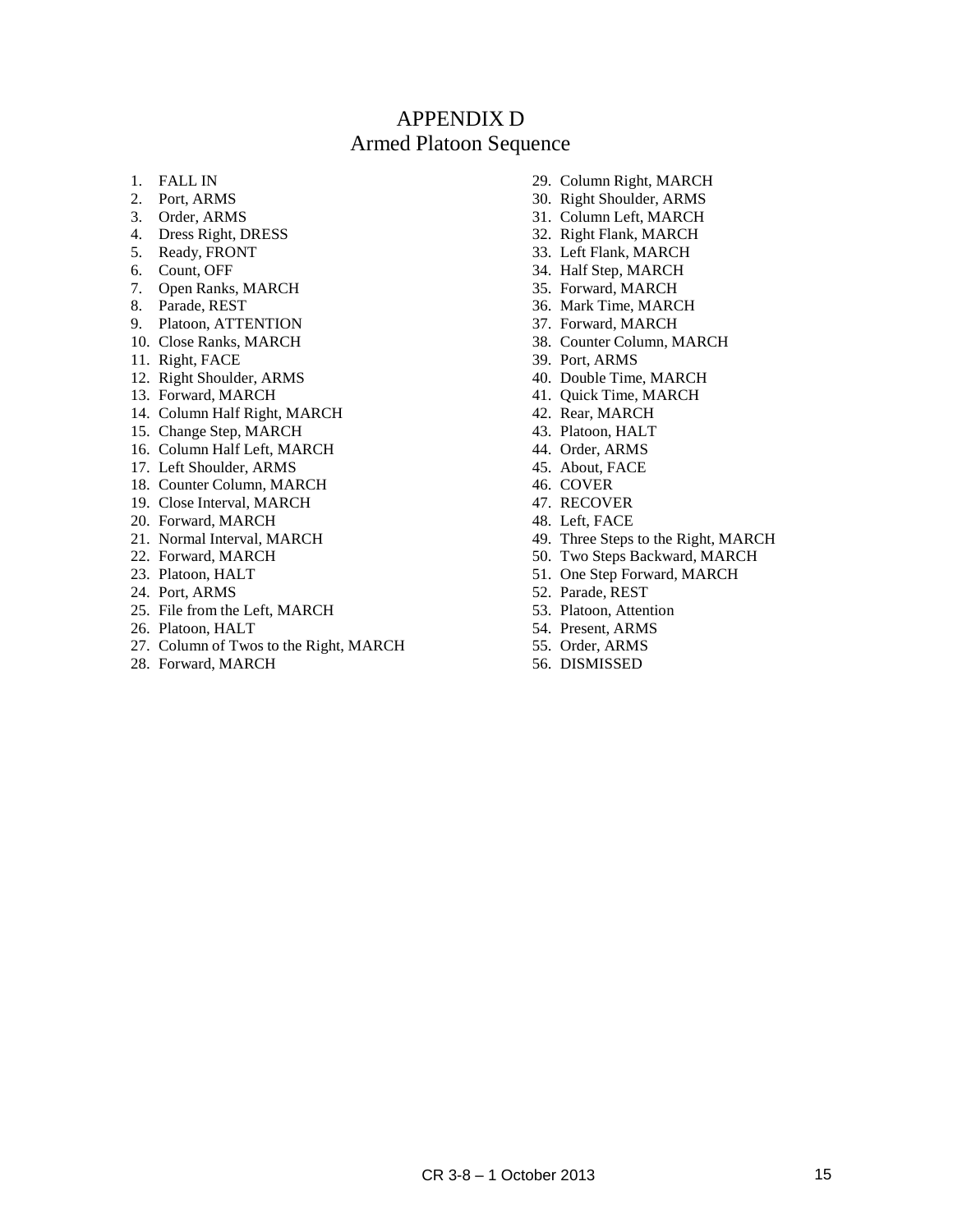# Appendix E Color Guard Sequence

FALL IN At Close Interval, Dress Right, DRESS Ready, FRONT Carry, COLORS Mark Time, MARCH Forward, MARCH Right Wheel, MARCH Forward, MARCH Left Wheel, MARCH Forward, MARCH Color Guard, HALT Colors Reverse, MARCH Color Guard, HALT Forward, MARCH Right Wheel, MARCH Right Wheel, MARCH Color Guard, HALT Five steps to the right, MARCH Order, COLORS Parade, REST Color Guard, ATTENTION Carry, COLORS Present, ARMS (Commander of the Color Guard asks for permission to be dismissed) Carry, COLORS Order, COLORS DISMISSED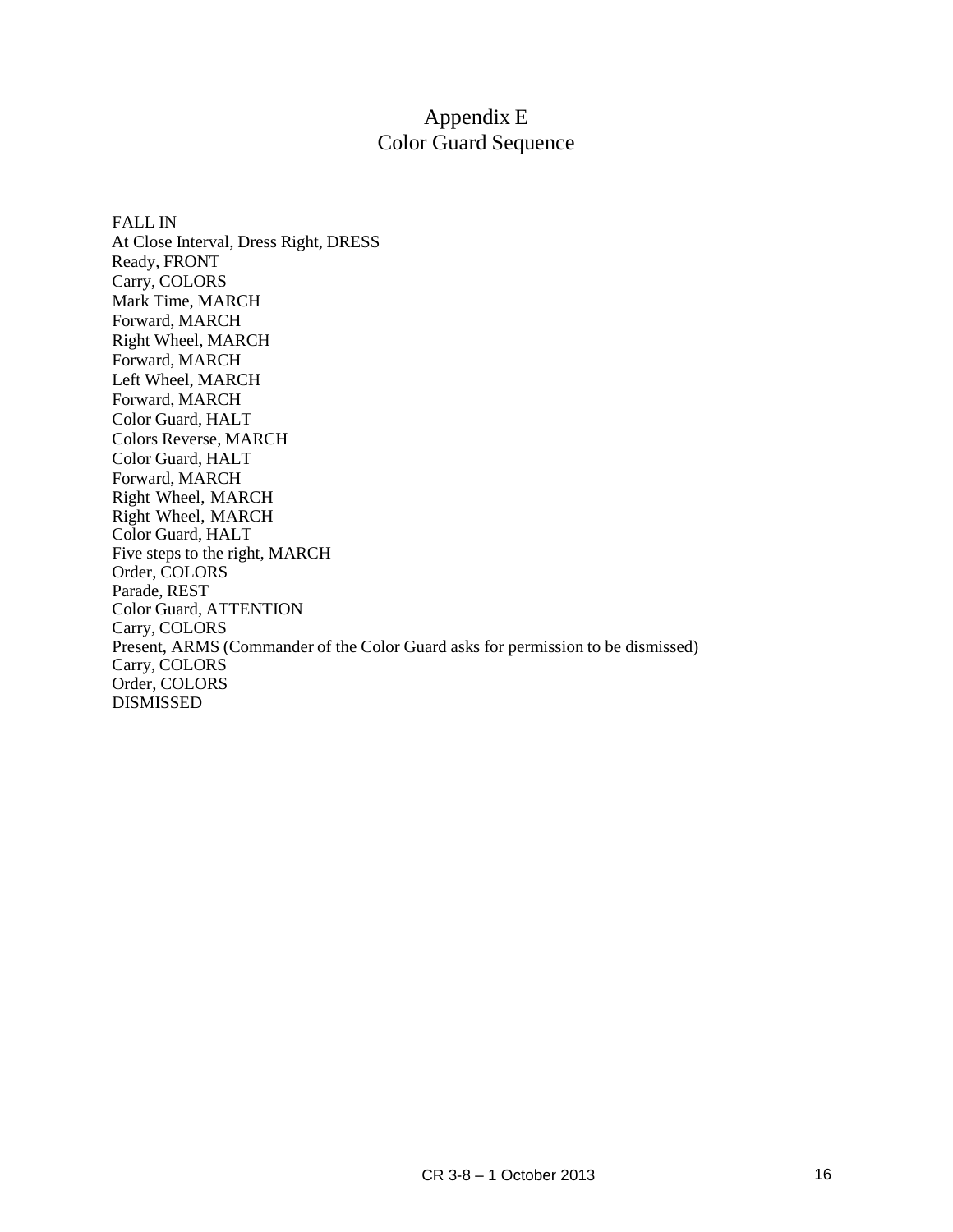# Appendix F **Scoresheets**

Many of the scoresheets are used for multiple categories. Use the indicated scoresheets for each of the named categories. Scoresheet abbreviations are on the bottom right of each scoresheet for ease of ID.

**Unarmed Squad Drill**: Judge 1 (US), Judge 2, Judge 3, Judge 4, Tally Sheet

**Armed Squad Drill**: Judge 1 (AS), Judge 2, Judge 3, Judge 4, Tally Sheet

**Unarmed Platoon Drill**: Judge 1 (UP), Judge 2, Judge 3, Judge 4, Tally Sheet

**Armed Platoon Drill**: Judge 1 (AP), Judge 2, Judge 3, Judge 4, Tally Sheet

**Color Guard**: Judge 1 (CG), Judge 2, Judge 3 (CG), Tally Sheet (CG)

**Exhibition Drill**: ED (All)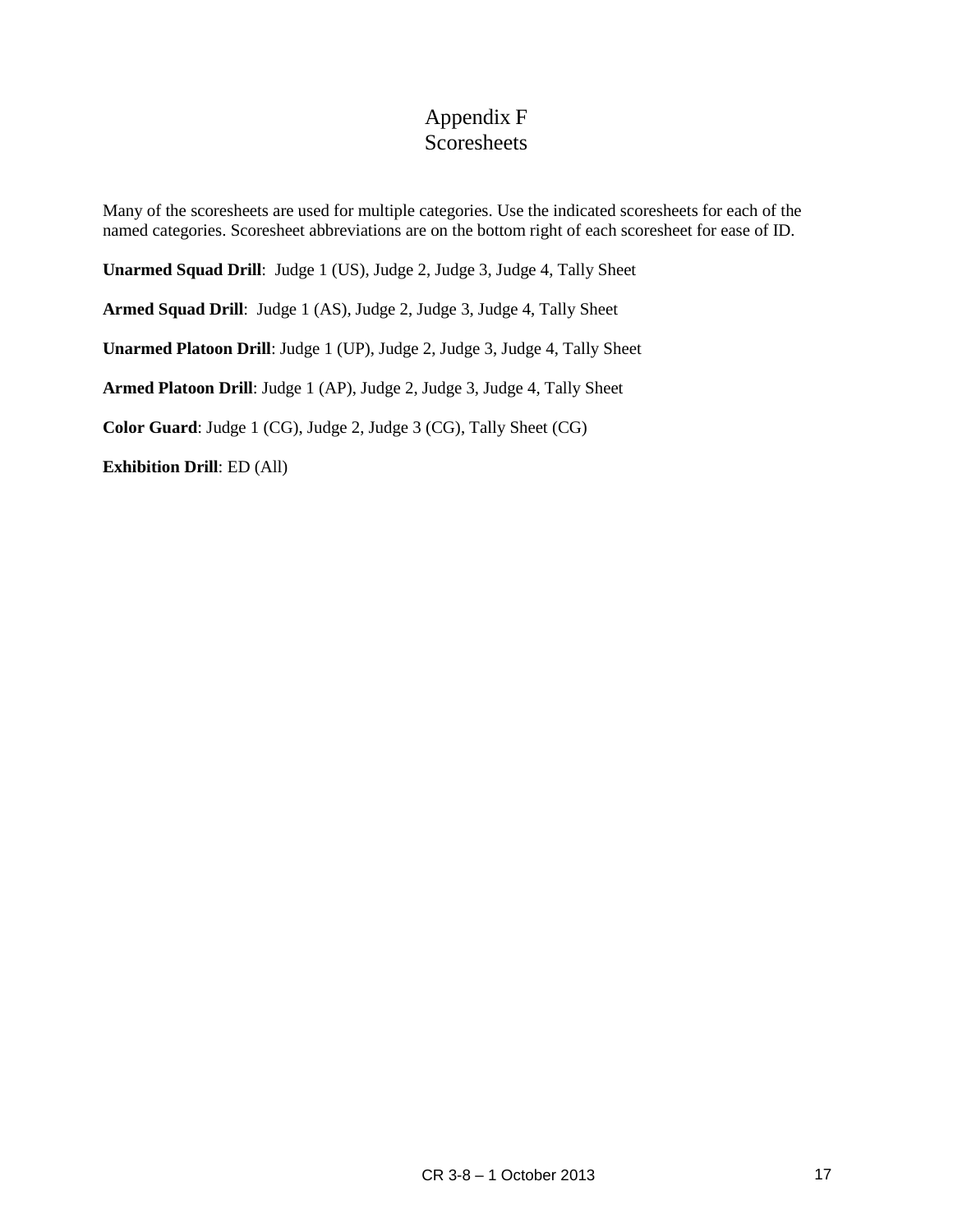# **Judge 1 Execution & Precision Unarmed Squad**

|                |                          |                                                               | Bde #: _______<br>Judge: ________ |                             |                                                                      |
|----------------|--------------------------|---------------------------------------------------------------|-----------------------------------|-----------------------------|----------------------------------------------------------------------|
|                |                          | <b>IMPROPER</b><br><b>EXECUTION</b><br>OR<br><b>PRECISION</b> |                                   |                             | <b>IMPROPER</b><br><b>EXECUTION</b><br><b>OR</b><br><b>PRECISION</b> |
| $\mathbf{1}$   | <b>FALL IN</b>           |                                                               | 20                                | Mark Time, MARCH            |                                                                      |
| $\overline{2}$ | Dress Right, DRESS       |                                                               | 21                                | Forward, MARCH              |                                                                      |
| 3              | Ready, FRONT             |                                                               | 22                                | Squad, HALT                 |                                                                      |
| 4              | Count, OFF               |                                                               | 23                                | About, FACE                 |                                                                      |
| 5              | Close Interval, MARCH    |                                                               | 24                                | Forward, MARCH              |                                                                      |
| 6              | Normal Interval, MARCH   |                                                               | 25                                | Double Time, MARCH          |                                                                      |
| 7              | Double Interval, MARCH   |                                                               | 26                                | Quick Time, MARCH           |                                                                      |
| 8              | Normal Interval, MARCH   |                                                               | 27                                | Squad, HALT                 |                                                                      |
| 9              | Right, FACE              |                                                               | 28                                | <b>COVER</b>                |                                                                      |
| 10             | Forward, MARCH           |                                                               | 29                                | <b>RECOVER</b>              |                                                                      |
| 11             | Column Half Right, MARCH |                                                               | 30                                | Left, FACE                  |                                                                      |
| 12             | Change Step, MARCH       |                                                               | 31                                | 4 Steps to the Right, MARCH |                                                                      |
| 13             | Column Half Left, MARCH  |                                                               | 32                                | 2 Steps Backward, MARCH     |                                                                      |
| 14             | Column Right, MARCH      |                                                               | 33                                | One Step Forward, MARCH     |                                                                      |
| 15             | Column Left, MARCH       |                                                               | 34                                | Parade, REST                |                                                                      |
| 16             | Rear, MARCH              |                                                               | 35                                | Squad, ATTENTION            |                                                                      |
| 17             | Right Flank, MARCH       |                                                               | 36                                | Present, ARMS               |                                                                      |
| 18             | Left Flank, MARCH        |                                                               | 37                                | Order, ARMS                 |                                                                      |
| 19             | Half Step, MARCH         |                                                               | 38                                | <b>DISMISSED</b>            |                                                                      |

# **Score for Judge 1 (Execution & Precision)**



**(US)**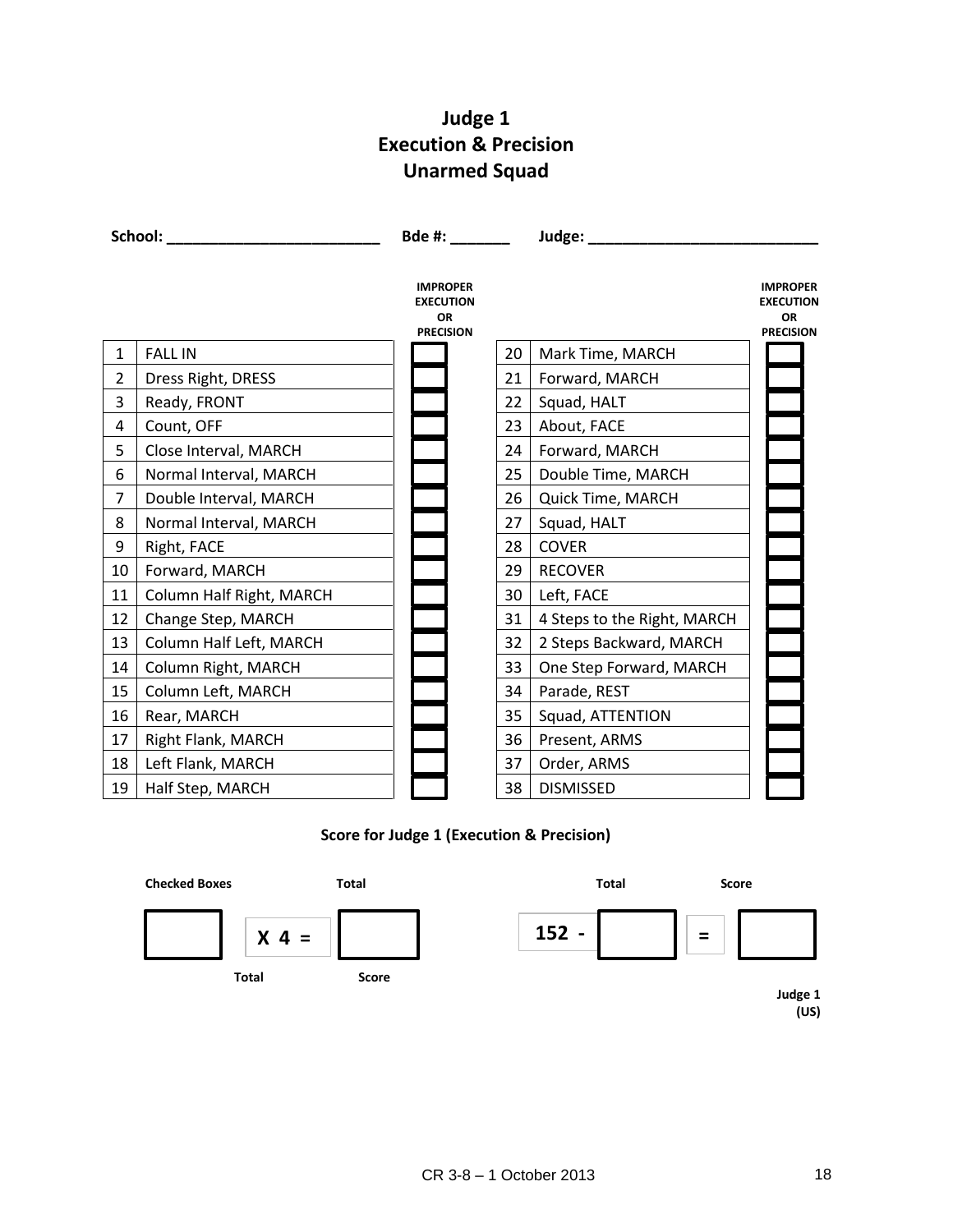# **Judge 1 \* Execution & Precision Armed Squad**

|                | School:                  | Bde #:                                                        |    | Judge:                      |                                                               |
|----------------|--------------------------|---------------------------------------------------------------|----|-----------------------------|---------------------------------------------------------------|
|                |                          | <b>IMPROPER</b><br><b>EXECUTION</b><br>OR<br><b>PRECISION</b> |    |                             | <b>IMPROPER</b><br><b>EXECUTION</b><br>OR<br><b>PRECISION</b> |
| 1              | <b>FALL IN</b>           |                                                               | 25 | Squad, HALT                 |                                                               |
| $\overline{2}$ | Port, ARMS               |                                                               | 26 | Forward, MARCH              |                                                               |
| 3              | Order, ARMS              |                                                               | 27 | Rear, MARCH                 |                                                               |
| 4              | Dress Right, DRESS       |                                                               | 28 | Double Time, MARCH          |                                                               |
| 5              | Ready, FRONT             |                                                               | 29 | Quick Time, MARCH           |                                                               |
| 6              | Count, OFF               |                                                               | 30 | Squad, HALT                 |                                                               |
| $\overline{7}$ | Parade, REST             |                                                               | 31 | Order, ARMS                 |                                                               |
| 8              | Squad, ATTENTION         |                                                               | 32 | <b>COVER</b>                |                                                               |
| 9              | Right, FACE              |                                                               | 33 | <b>RECOVER</b>              |                                                               |
| 10             | Right Shoulder, ARMS     |                                                               | 34 | Left, FACE                  |                                                               |
| 11             | Forward, MARCH           |                                                               | 35 | 4 Steps to the Right, MARCH |                                                               |
| 12             | Column Half Right, MARCH |                                                               | 36 | 2 Steps Backward, MARCH     |                                                               |
| 13             | Change Step, MARCH       |                                                               | 37 | One Step Forward, MARCH     |                                                               |
| 14             | Column Half Left, MARCH  |                                                               | 38 | Right Shoulder, ARMS        |                                                               |
| 15             | Left Shoulder, ARMS      |                                                               | 39 | Left Shoulder, ARMS         |                                                               |
| 16             | Column Right, MARCH      |                                                               | 40 | Present, ARMS               |                                                               |
| 17             | Column Left, MARCH       |                                                               | 41 | Order, ARMS                 |                                                               |
| 18             | Rear, MARCH              |                                                               | 42 | About, FACE                 |                                                               |
| 19             | Right Flank, MARCH       |                                                               | 43 | Parade, REST                |                                                               |
| 20             | Left Flank, MARCH        |                                                               | 44 | Squad, ATTENTION            |                                                               |
| 21             | Port, ARMS               |                                                               | 45 | About, FACE                 |                                                               |
| 22             | Half Step, MARCH         |                                                               | 46 | <b>DISMISSED</b>            |                                                               |
| 23             | Forward, MARCH           |                                                               |    |                             |                                                               |
| 24             | Mark Time, MARCH         |                                                               |    | *Change 1 posted            |                                                               |

# **Score for Judge 1 (Execution & Precision)**

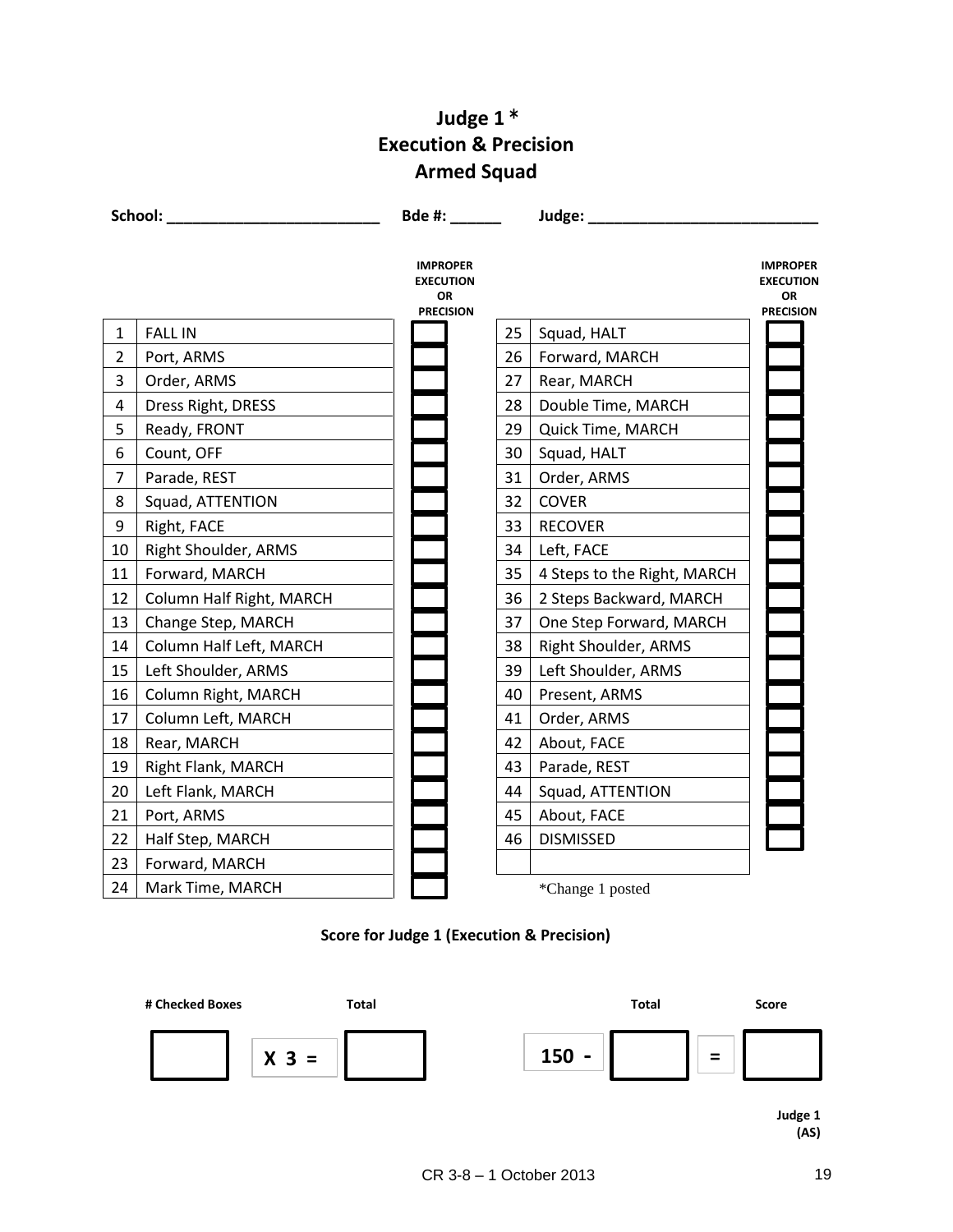# **Judge 1 Execution & Precision Unarmed Platoon**

|                | School: <b>School</b>              | Bde #:                                                        |    | Judge: ________             |                                                               |
|----------------|------------------------------------|---------------------------------------------------------------|----|-----------------------------|---------------------------------------------------------------|
|                |                                    | <b>IMPROPER</b><br><b>EXECUTION</b><br>OR<br><b>PRECISION</b> |    |                             | <b>IMPROPER</b><br><b>EXECUTION</b><br>OR<br><b>PRECISION</b> |
| 1              | <b>FALL IN</b>                     |                                                               | 25 | Right Flank, MARCH          |                                                               |
| $\overline{2}$ | Dress Right, DRESS                 |                                                               | 26 | Left Flank, MARCH           |                                                               |
| 3              | Ready, FRONT                       |                                                               | 27 | Column Left, MARCH          |                                                               |
| 4              | Count, OFF                         |                                                               | 28 | Half Step, MARCH            |                                                               |
| 5              | Open Ranks, MARCH                  |                                                               | 29 | Mark Time, MARCH            |                                                               |
| 6              | Parade, REST                       |                                                               | 30 | Forward, MARCH              |                                                               |
| $\overline{7}$ | Platoon, ATTENTION                 |                                                               | 31 | Counter Column, MARCH       |                                                               |
| 8              | Close Ranks, MARCH                 |                                                               | 32 | Double Time, MARCH          |                                                               |
| 9              | Right, FACE                        |                                                               | 33 | Quick Time, MARCH           |                                                               |
| 10             | Forward, MARCH                     |                                                               | 34 | Rear, MARCH                 |                                                               |
| 11             | Column Half Right, MARCH           |                                                               | 35 | Platoon, HALT               |                                                               |
| 12             | Change Step, MARCH                 |                                                               | 36 | About, FACE                 |                                                               |
| 13             | Column Half Left, MARCH            |                                                               | 37 | <b>COVER</b>                |                                                               |
| 14             | Counter Column, MARCH              |                                                               | 38 | <b>RECOVER</b>              |                                                               |
| 15             | Close Interval, MARCH              |                                                               | 39 | Left, FACE                  |                                                               |
| 16             | Forward, MARCH                     |                                                               | 40 | 3 Steps to the Right, MARCH |                                                               |
| 17             | Normal Interval, MARCH             |                                                               | 41 | 2 Steps Backward, MARCH     |                                                               |
| 18             | Forward, MARCH                     |                                                               | 42 | One Step Forward, MARCH     |                                                               |
| 19             | Platoon, HALT                      |                                                               | 43 | Parade, REST                |                                                               |
| 20             | File from the Left, MARCH          |                                                               | 44 | Platoon, ATTENTION          |                                                               |
| 21             | Platoon, HALT                      |                                                               | 45 | Present, ARMS               |                                                               |
| 22             | Column of Twos to the Right, MARCH |                                                               | 46 | Order, ARMS                 |                                                               |
| 23             | Forward, MARCH                     |                                                               | 47 | <b>DISMISSED</b>            |                                                               |
| 24             | Column Right, MARCH                |                                                               |    |                             |                                                               |

# **Score for Judge 1 (Execution & Precision)**

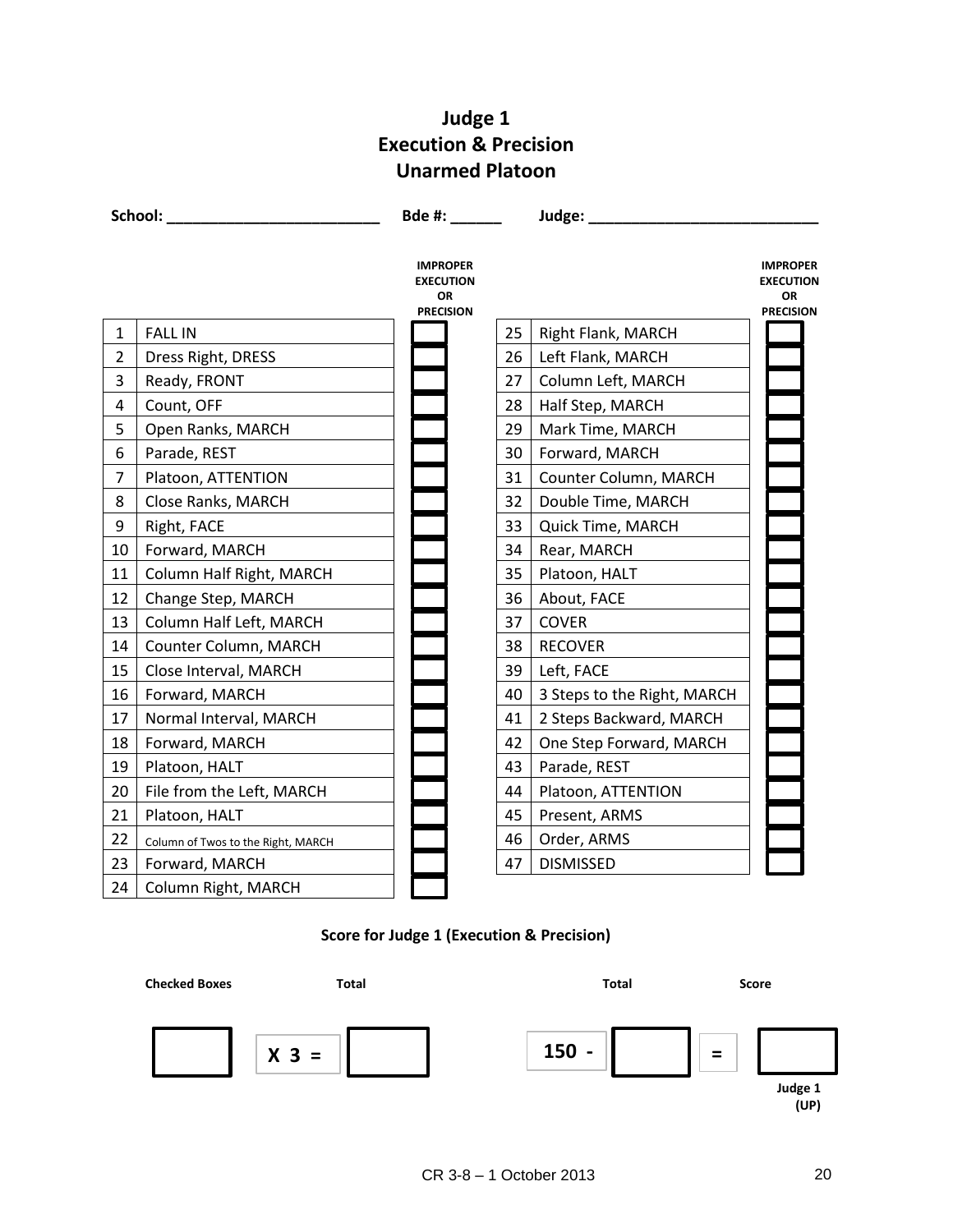# **Judge 1 Execution & Precision Armed Platoon**

|                | School:                            | Bde #: ______                             |    | Judge:                      |                                           |
|----------------|------------------------------------|-------------------------------------------|----|-----------------------------|-------------------------------------------|
|                |                                    | <b>IMPROPER</b><br><b>EXECUTION</b><br>OR |    |                             | <b>IMPROPER</b><br><b>EXECUTION</b><br>OR |
| $\mathbf{1}$   | <b>FALL IN</b>                     | <b>PRECISION</b>                          | 29 | Column Right, MARCH         | <b>PRECISION</b>                          |
| $\overline{2}$ | Port, ARMS                         |                                           | 30 | Right Shoulder, ARMS        |                                           |
| 3              | Order, ARMS                        |                                           | 31 | Column Left, MARCH          |                                           |
| 4              | Dress Right, DRESS                 |                                           | 32 | Right Flank, MARCH          |                                           |
| 5              | Ready, FRONT                       |                                           | 33 | Left Flank, MARCH           |                                           |
| 6              | Count, OFF                         |                                           | 34 | Half Step, MARCH            |                                           |
| $\overline{7}$ | Open Ranks, MARCH                  |                                           | 35 | Forward, MARCH              |                                           |
| 8              | Parade, REST                       |                                           | 36 | Mark Time, MARCH            |                                           |
| 9              | Platoon, ATTENTION                 |                                           | 37 | Forward, MARCH              |                                           |
| 10             | Close Ranks, MARCH                 |                                           | 38 | Counter Column, MARCH       |                                           |
| 11             | Right, FACE                        |                                           | 39 | Port, ARMS                  |                                           |
| 12             | Right Shoulder, ARMS               |                                           | 40 | Double Time, MARCH          |                                           |
| 13             | Forward, MARCH                     |                                           | 41 | Quick Time, MARCH           |                                           |
| 14             | Column Half Right, MARCH           |                                           | 42 | Rear, MARCH                 |                                           |
| 15             | Change Step, MARCH                 |                                           | 43 | Platoon, HALT               |                                           |
| 16             | Column Half Left, MARCH            |                                           | 44 | Order, ARMS                 |                                           |
| 17             | Left Shoulder, ARMS                |                                           | 45 | About, FACE                 |                                           |
| 18             | Counter Column, MARCH              |                                           | 46 | <b>COVER</b>                |                                           |
| 19             | Close Interval, MARCH              |                                           | 47 | <b>RECOVER</b>              |                                           |
| 20             | Forward, MARCH                     |                                           | 48 | Left, FACE                  |                                           |
| 21             | Normal Interval, MARCH             |                                           | 49 | 3 Steps to the Right, MARCH |                                           |
| 22             | Forward, MARCH                     |                                           | 50 | 2 Steps Backward, MARCH     |                                           |
| 23             | Platoon, HALT                      |                                           | 51 | One Step Forward, MARCH     |                                           |
| 24             | Port, ARMS                         |                                           | 52 | Parade, REST                |                                           |
| 25             | File from the Left, MARCH          |                                           | 53 | Platoon, ATTENTION          |                                           |
| 26             | Platoon, HALT                      |                                           | 54 | Present, ARMS               |                                           |
| 27             | Column of Twos to the Right, MARCH |                                           | 55 | Order, ARMS                 |                                           |
| 28             | Forward, MARCH                     |                                           | 56 | <b>DISMISSED</b>            |                                           |

#### **Score for Judge 1 (Execution & Precision)**

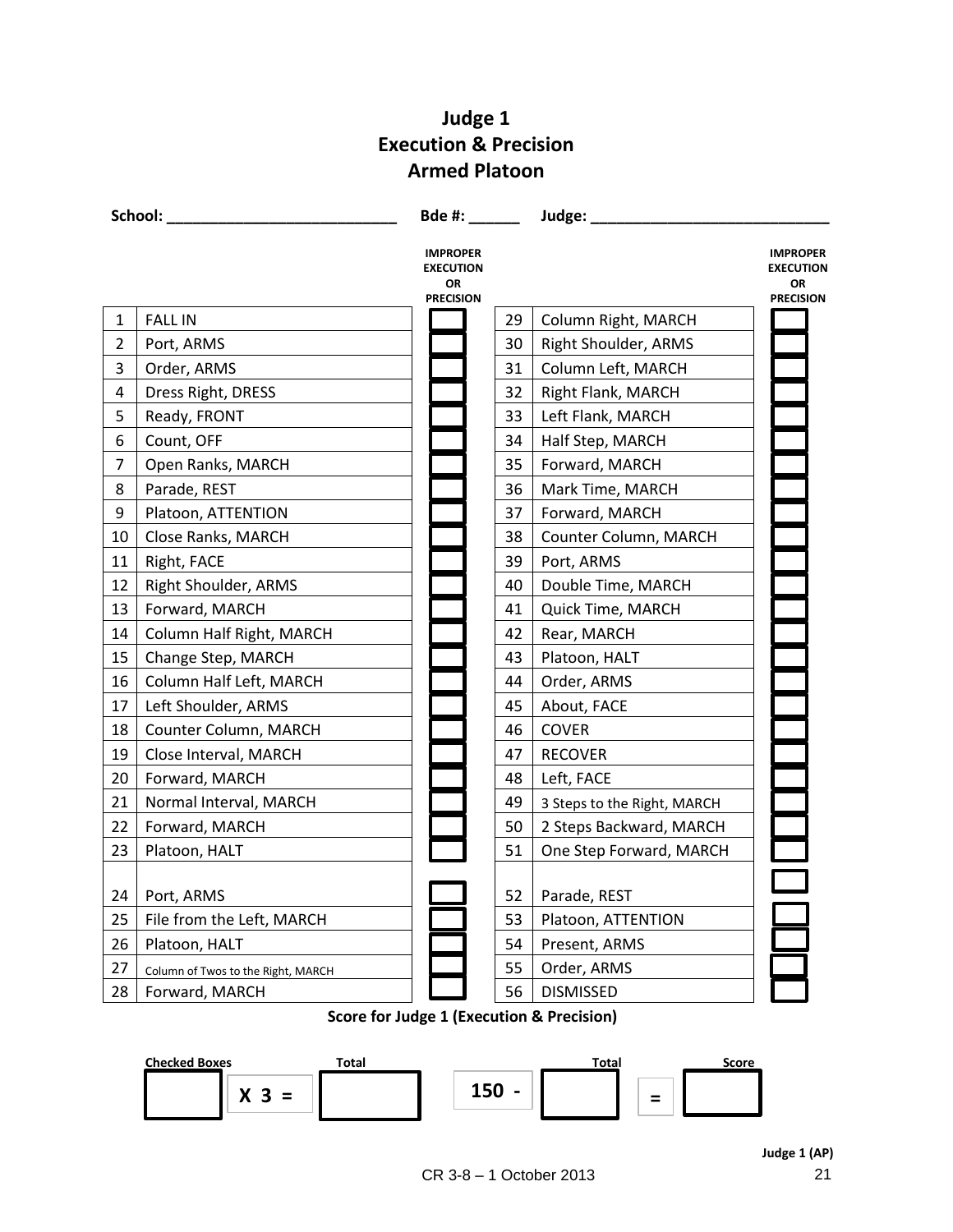# **Judge 1 Execution & Precision Color Guard**

**School: \_\_\_\_\_\_\_\_\_\_\_\_\_\_\_\_\_\_\_\_\_\_\_\_\_ Bde #: \_\_\_\_\_\_\_ Judge: \_\_\_\_\_\_\_\_\_\_\_\_\_\_\_\_\_\_\_\_\_\_\_\_\_ IMPROPER EXECUTION OR PRECISION IMPROPER EXECUTION OR PRECISION** 1 | FALL IN 14 | Forward, MARCH 2 | At Close Interval, Dress Right, DRESS | | | 15 | Right Wheel, MARCH 3 Ready, FRONT 16 Right Wheel, MARCH 4 Carry, COLORS 17 | Color Guard, HALT 5 | Mark Time, MARCH | | | | | | | | 18 | 5 Steps to the Right, MARCH 6 | Forward, MARCH | | | | | | | | | | Order, COLORS 7 Right Wheel, MARCH 20 Parade, REST 8 | Forward, MARCH | | | | | | | | | | | | | | Color Guard, ATTENTION 9 Left Wheel, MARCH 22 | Carry, COLORS 10 Forward, MARCH 23 Present, ARMS (report out) 11 | Color Guard, HALT | | | | | | | | | | | | Carry, COLORS 12 | Colors Reverse, MARCH | | | | | | | 25 | Order, COLORS 13 | Color Guard, HALT | | | | | | | | | | | | DISMISSED **NOTES**

#### **Score for Judge 1 (Execution & Precision)**



**Judge 1 CG)**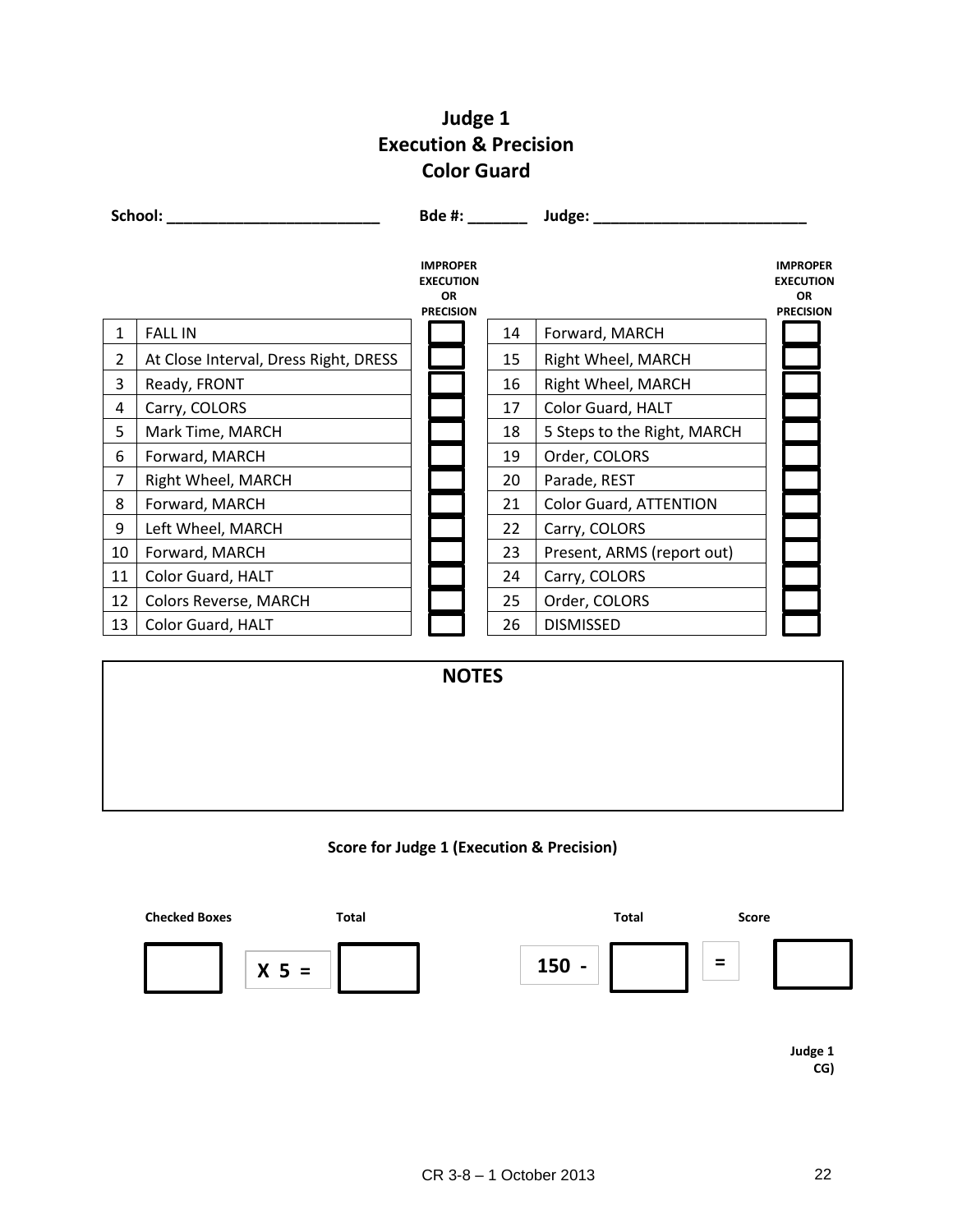# **Judge 2 Cadence & Alignment Squad & Platoon Drill & Color Guard**

**School: \_\_\_\_\_\_\_\_\_\_\_\_\_\_\_\_\_\_ Bde #: \_\_\_\_\_\_ Judge: \_\_\_\_\_\_\_\_\_\_\_\_\_\_\_\_\_\_\_\_\_\_\_\_\_\_\_**

**Competition Category: \_\_\_\_\_\_\_\_\_\_\_\_\_\_\_\_\_\_\_\_\_\_\_\_\_\_\_\_\_\_\_\_\_\_\_\_\_\_\_\_\_\_\_\_\_\_\_**

**Every time the Judge sees the unit using improper Cadence (not 120 Steps per Minute), out of step, or improper Alignment (dress or cover), check a box below. Max of one box per drill command.**



|  | <b>NOTES</b> |  |
|--|--------------|--|
|  |              |  |
|  |              |  |
|  |              |  |

# *Penalty: Incorrect Cadence for the Entire Sequence = 15 points* **(this is counted in Final Tally, not here)**



**# Checked Boxes Score**  $50 - | | | =$ 

**Judge 2**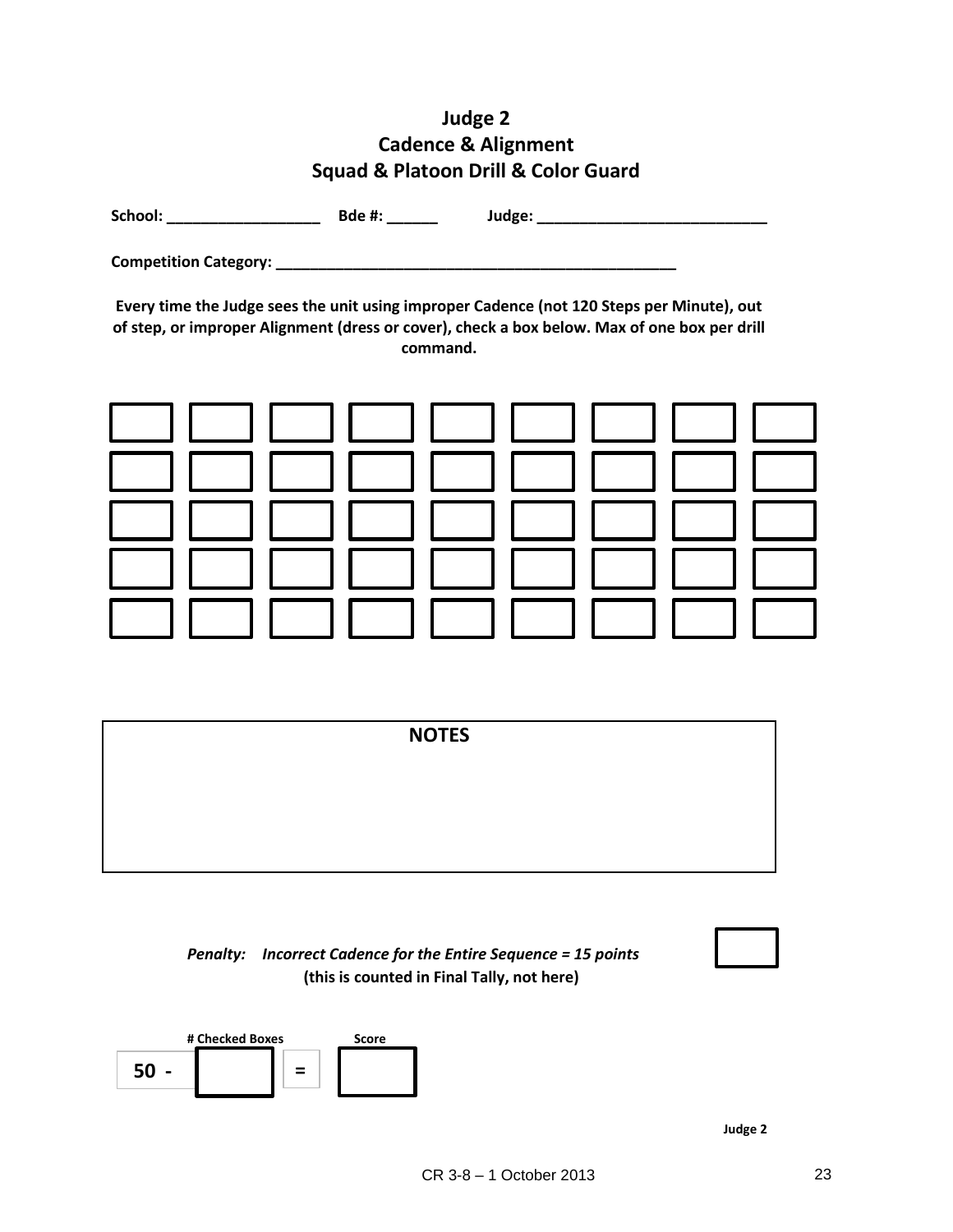|                                                                                                    | Judge 3                                                                                                                                                                                                                                                                           |         |
|----------------------------------------------------------------------------------------------------|-----------------------------------------------------------------------------------------------------------------------------------------------------------------------------------------------------------------------------------------------------------------------------------|---------|
|                                                                                                    | <b>Sequence of Commands &amp; Drill Commander</b>                                                                                                                                                                                                                                 |         |
|                                                                                                    | <b>Squad &amp; Platoon Drill</b>                                                                                                                                                                                                                                                  |         |
| School:                                                                                            | Judge:                                                                                                                                                                                                                                                                            |         |
|                                                                                                    |                                                                                                                                                                                                                                                                                   |         |
| Competition Category: _________                                                                    |                                                                                                                                                                                                                                                                                   |         |
|                                                                                                    | 1. Monitor the sequence of commands. If the drill commander goes out of sequence, check this box:                                                                                                                                                                                 |         |
|                                                                                                    | 2. Each time the drill commander does one of the following, check a box below. Max of one box per<br>command.<br>Not centered and 3 paces from unit<br>Command not given on proper foot<br>Incorrect command (wrong words, not out of sequence)<br><b>Incorrect command voice</b> |         |
|                                                                                                    |                                                                                                                                                                                                                                                                                   |         |
| 3. Penalties:                                                                                      | <b>Commander Used Note Card or Phone</b>                                                                                                                                                                                                                                          |         |
| <b>Transfer these</b><br>penalties to the<br><b>Final Tally Sheet</b><br>Do not tally<br>them here | <b>Team went out of bounds</b><br>Team stressed one foot over the other<br>Cadence counting by other than the commander<br>Commands added to the sequence<br>Team didn't start or return to the box<br># boxes checked                                                            |         |
| $80 -$                                                                                             | <b>SCORE</b><br>In 2 above<br>$=$                                                                                                                                                                                                                                                 | Judge 3 |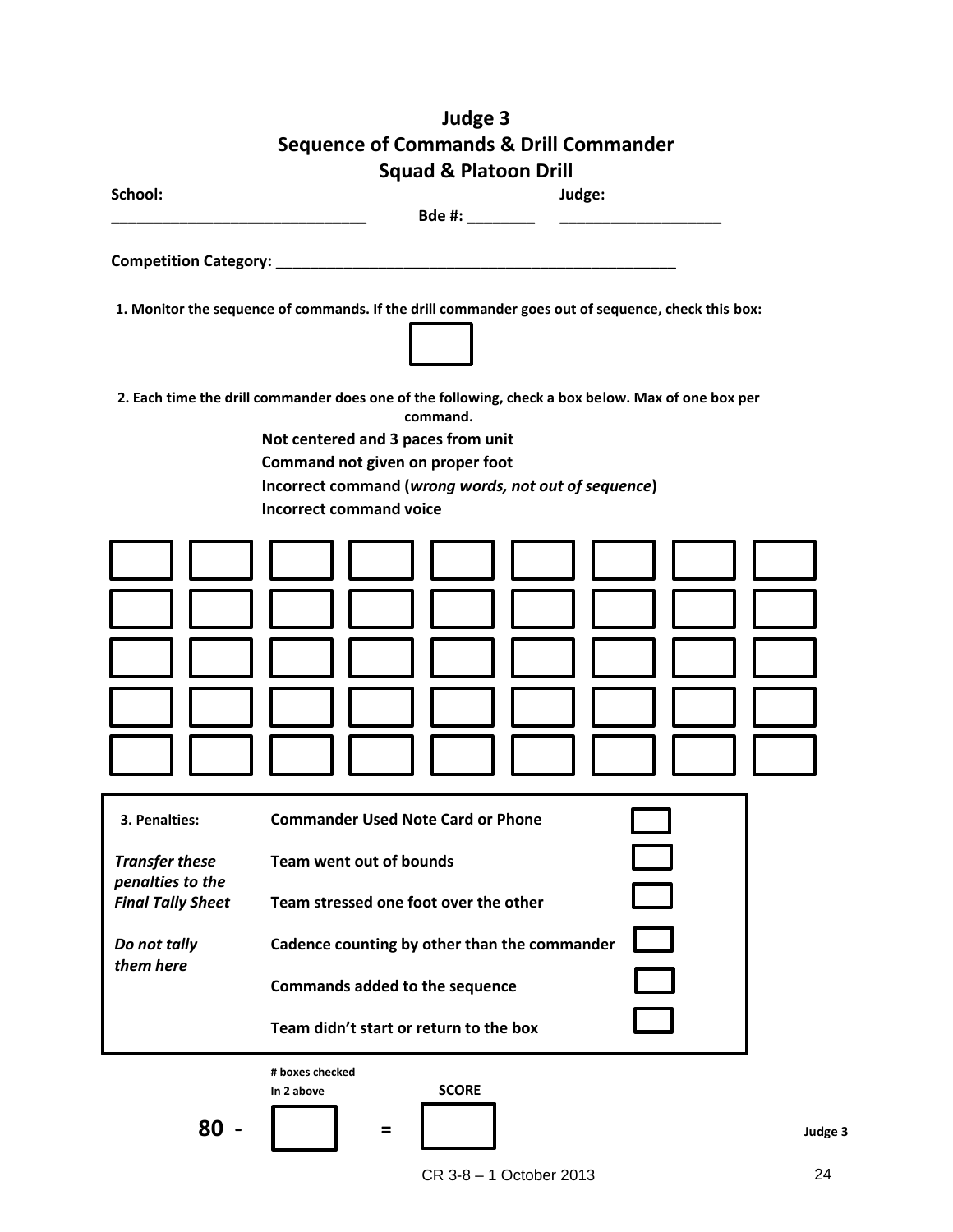# **Judge 3 Sequence of Commands & Penalties Color Guard**

| School: | Bde #: | Judge: |
|---------|--------|--------|
|         |        |        |

**Competition Category: \_\_\_\_\_\_\_\_\_\_\_\_\_\_\_\_\_\_\_\_\_\_\_\_\_\_\_\_\_\_\_\_\_\_\_\_\_\_\_\_\_\_\_\_\_\_\_**

**1. Monitor the sequence of commands. If the color guard goes out of sequence, check this box:**



**(- 30 points if checked)**

#### **Sequence of Commands**

| $\mathbf{1}$  | <b>FALL IN</b>     | 14 | Forward, MARCH              |
|---------------|--------------------|----|-----------------------------|
|               | At Close Interval, |    |                             |
| $\mathcal{P}$ | Dress Right, DRESS | 15 | Right Wheel, MARCH          |
| 3             | Ready, FRONT       | 16 | Right Wheel, MARCH          |
| 4             | Carry, COLORS      | 17 | Color Guard, HALT           |
| 5             | Mark Time, MARCH   | 18 | 5 Steps to the Right, MARCH |
| 6             | Forward, MARCH     | 19 | Order, COLORS               |
| 7             | Right Wheel, MARCH | 20 | Parade, REST                |
| 8             | Forward, MARCH     | 21 | Color Guard, ATTENTION      |
| 9             | Left Wheel, MARCH  | 22 | Carry, COLORS               |
| 10            | Forward, MARCH     | 23 | Present, ARMS (report out)  |
| 11            | Color Guard, HALT  | 24 | Carry, COLORS               |
|               | Colors Reverse,    |    |                             |
| 12            | MARCH              | 25 | Order, COLORS               |
| 13            | Color Guard, HALT  | 26 | <b>DISMISSED</b>            |

*2. Penalties: Wear of unauthorized uniform items* **( - 15 points)**

*these are counted in* 



*Total Penalty Points:* 

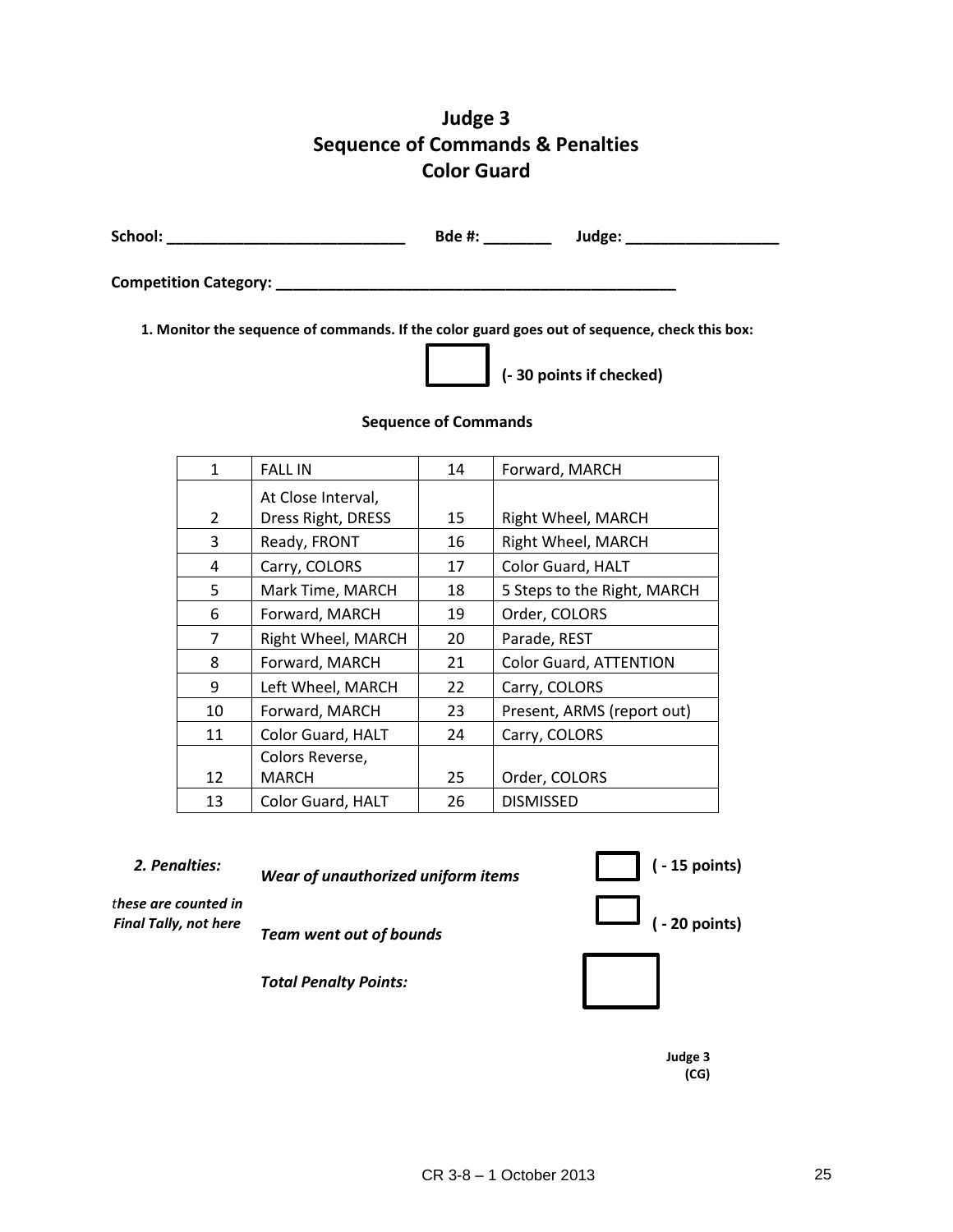# **Judge 4 Uniform Inspection**

| School:                      | <b>Bde #:</b> | Judge: |
|------------------------------|---------------|--------|
| <b>Competition Category:</b> |               |        |

**PART ONE: If the following are accomplished on the whole by the members of the inspected unit team, one point shall be awarded in each category for a total of 12 points. Grading each team under the same scrutiny is vital, as is respect for the individual policies of commandants** 

**regarding specific aspects of wear of the uniform. Place an "X" next to items that do not meet regulatory standards:** Cap (garrison or baseball style) properly worn Brass (collar and buckle) Shined General Cleanliness of Uniform Uniform Ironed Haircut Requirement followed General Personal Hygiene of Cadets Placement of Insignia of Grade White Undershirts (clean and serviceable) **Buttons properly buttoned** CAL and CORPS insignia placed properly if worn Patches placed properly if worn Nameplates Properly placed if worn Ribbons in proper order of precedence and worn properly Medals and badges properly worn Belt properly worn Gig Line Straight Black Shoes Black Socks

**Part 1 Points Awarded (up to 12):**

**PART TWO: 1 to 8 points will be awarded to the unit for its overall appearance and the overall impression that the team makes upon the inspector. All aspects of bearing are to be taken into consideration when awarding the score, including drill movements integral to the inspection.**

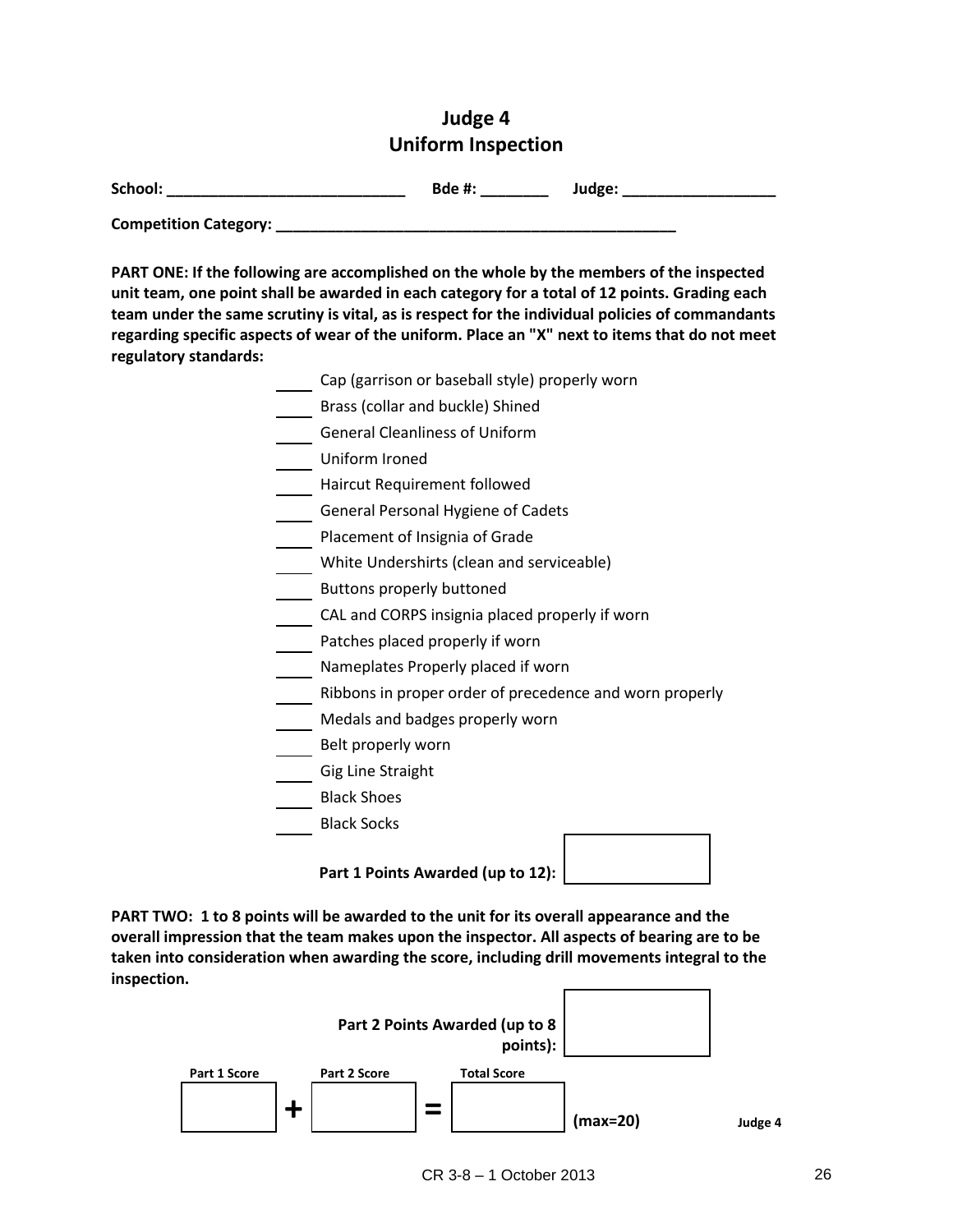# **All Judges Exhibition Drill**

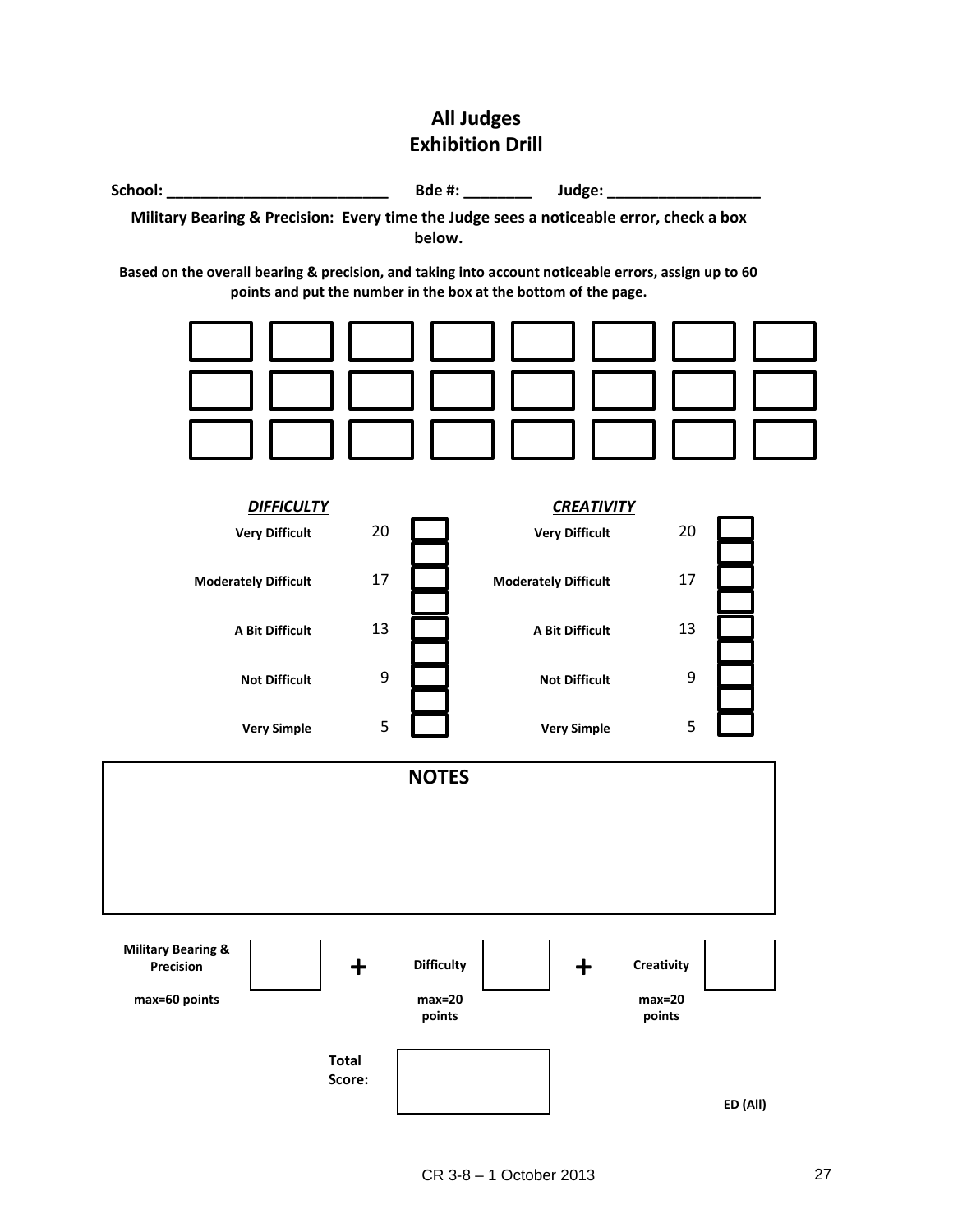# **Final Score Tally Squad & Platoon Drill**

| School:                      |                                                                                        | Bde #: ____________ Judge: __    |  |
|------------------------------|----------------------------------------------------------------------------------------|----------------------------------|--|
| <b>Competition Category:</b> |                                                                                        |                                  |  |
|                              | 1. Disqualification for Incorrect Number of Cadets (6-12 for Squad, 11-25 for Platoon) | If checked, team is disqualified |  |
| <b>Scores:</b>               | Judge 1: Execution & Precision (max = 150)                                             |                                  |  |
|                              | Judge 2: Cadence & Alignment (max=50)                                                  |                                  |  |
|                              | Judge 3: Sequence & Drill Commander (max=80)                                           |                                  |  |
|                              | <b>Uniform Inspection (max=20)</b>                                                     |                                  |  |
|                              |                                                                                        | Sub-Total Points (max=300):      |  |

# **Penalty Scores - Tally**

| <b>Incorrect Cadence for Entire Sequence</b> | Judge 2 (-15 points)            |  |
|----------------------------------------------|---------------------------------|--|
| <b>Commander Used Note Card or Phone</b>     | Judge 3 (-15 points)            |  |
| <b>Team went out of bounds</b>               | Judge 3 (-20 points)            |  |
| Team stressed one foot over the other        | Judge 3 (-20 points)            |  |
| Cadence counting by other than the commander | Judge 3 (-15 points)            |  |
| <b>Commands added to the sequence</b>        | Judge 3 (-10 points)            |  |
| Team didn't start or return to the box       | Judge 3 (-25 points)            |  |
|                                              | Total Penalty Points (max=120): |  |